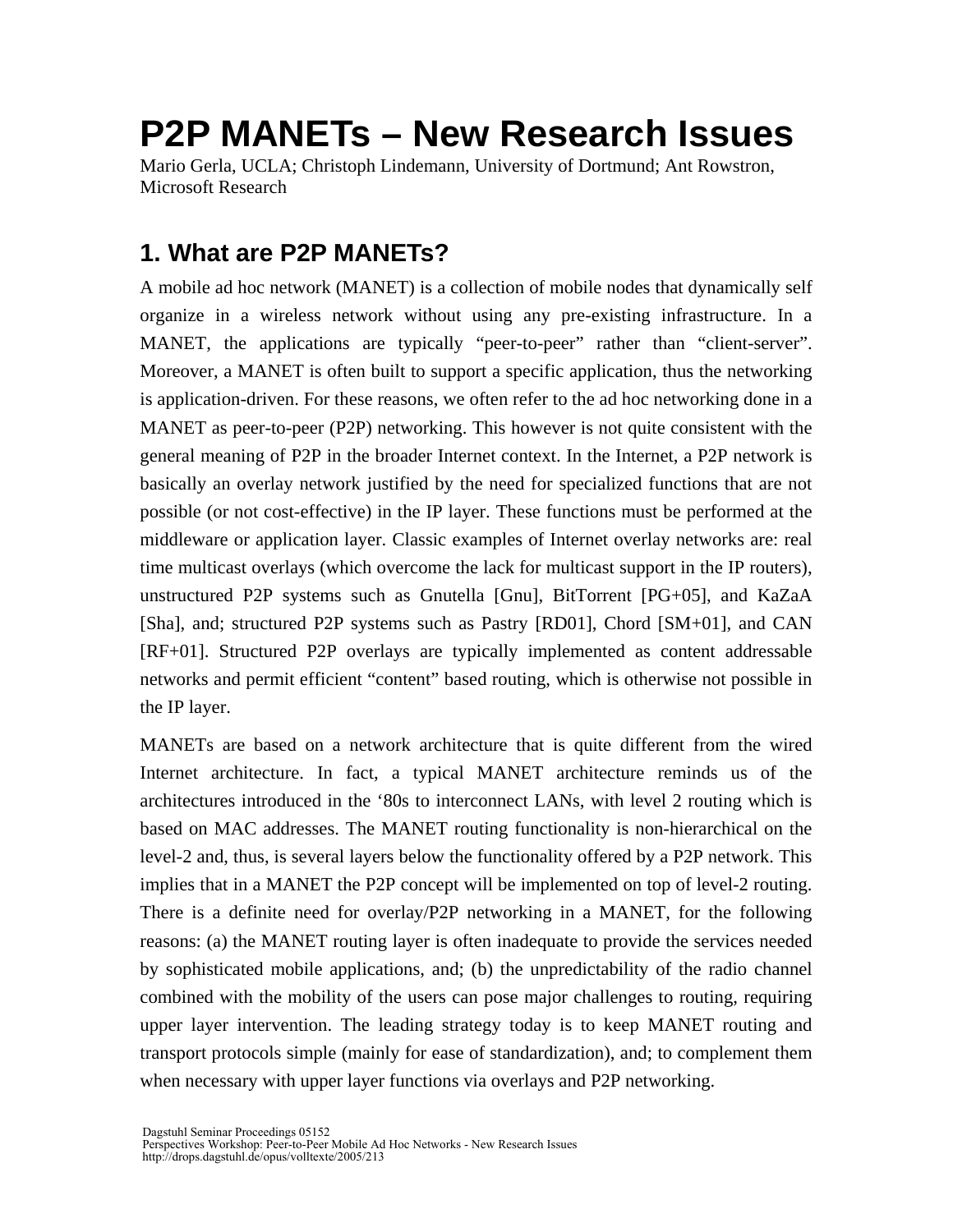As an example of wireless overlay, consider a large ad hoc network deployed to overcome a major natural disaster. A sad and very timely example is the South Asia Tsunami disaster. The ad hoc network may be a combination of heterogeneous technologies – from satellites to ground ad hoc radios and improvised cellular and mesh network services. Different teams are formed – a few teams will cooperate in a particular mission. For instance, three or four different teams may search for survivors; others will be in charge of distributing food and supplies; there will be medics teams providing first aid and medications; engineering teams for reconstruction; police teams preventing looting, etc). These teams move and operate as groups. They must coordinate their operations. They require multicast and possibly content based routing (where is the proper tool or medication?). It thus makes sense to develop "team based multicast" and "content based routing" schemes at the user level, on top of the very basic routing service provided by the "instant", ad hoc, heterogeneous infrastructure.

As another example, consider a "delay tolerant" file sharing application that includes hosts partly in the Internet and partly on peripheral wireless ad hoc networks. Wireless nomadic users can rapidly change their connectivity to the Internet from Kbps (say GPRS) to Mbps (say, 802.11). Occasionally, the users may become disconnected. The use of the standard network routing protocols may lead to inefficiencies, violation of delay constraints and possibly retransmission of large portions of the file. A P2P overlay network can keep track of connectivity among the various hosts. The overlay network can extend to wired, wireless and ad hoc network segments. It can predict disconnection/reconnection dynamics and can exploit them to deliver files efficiently and within constraints (for example, using intermediate proxy nodes for "bundle" store-andforwarding).

As a third example, consider an instant messaging (IM) system for a pure MANET as a "delay sensitive" application [LLW05]. "Presence" technology enables users of an IM system to determine if their contacts are online, signed onto the IM application, and ready to communicate. Presence technology is used in a number of commercial applications other than classical IM systems e.g., in numerous computer-supported-cooperative-work applications. In fact, the 2003 release of Microsoft's Office constitutes one of the most prominent examples of a presence-enabled application. The protocol design for disseminating presence information in the Internet has been matured and organizations such as the IETF and the Jabber software foundation have developed protocol standards. However, due to the dynamic network topology and the lack of fixed infrastructure the dissemination of presence information in MANET poses a challenging research problem.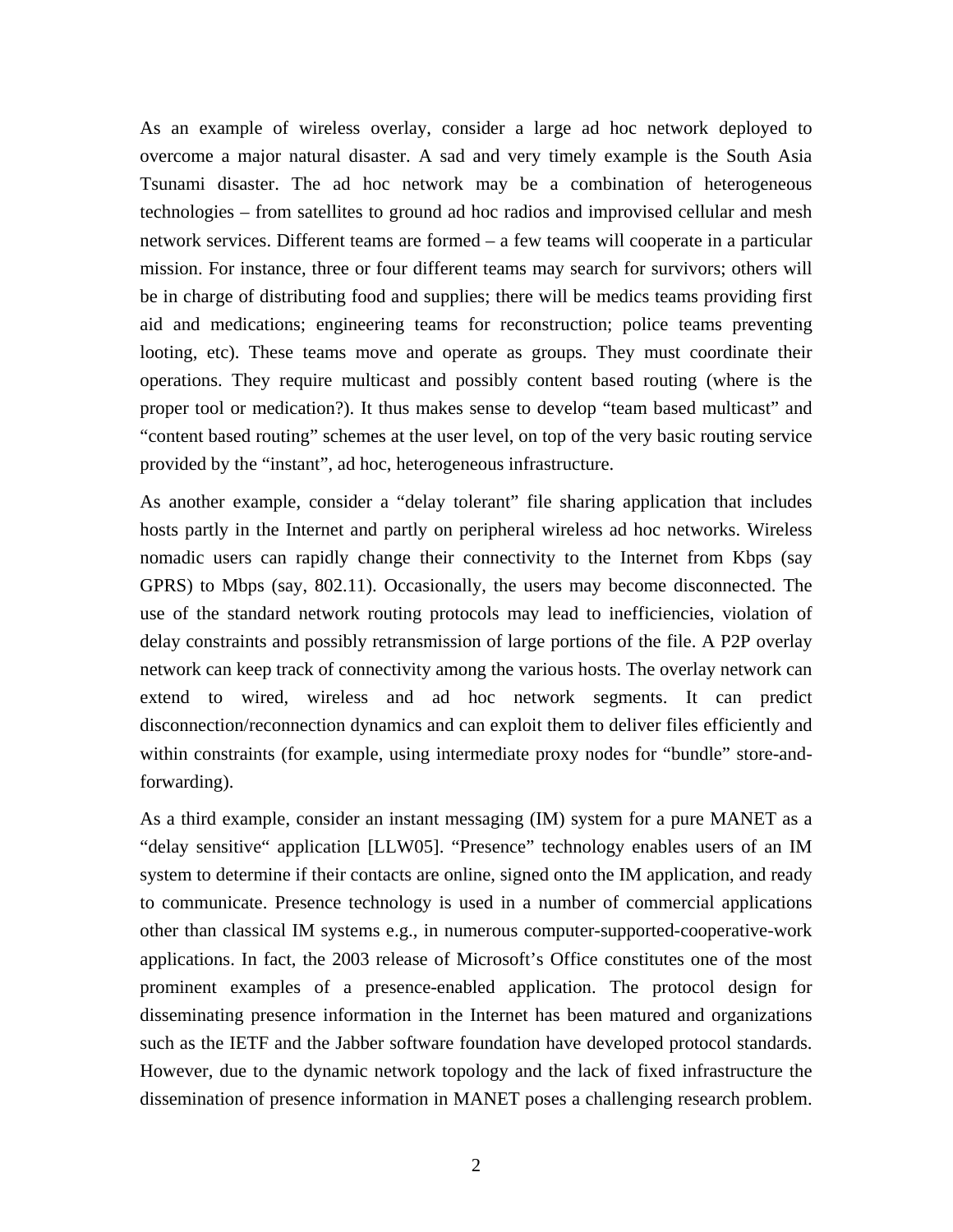A P2P solution may considerably enrich the IM service. Depending on the delay tolerance of the application, the instant message may be forwarded on the P2P overlay to proxies even if the source has no up to date information of destination "presence".

As the wireless, mobile network structures grow large (e.g., battlefield, urban vehicular grid, etc), different applications may emerge with different customized routing requirements, say. To support these diversified requirements, it may be cost-effective to maintain multiple P2P and overlay networks above the same basic routing and transport architecture. Moreover, some MANETs may grow as an "opportunistic" extension of the wired Internet. In this case, some of the opportunistic ad hoc network users will want to participate in Internet applications already supported by a P2P overlay in the Internet (eg, games, file sharing). This will again create the need to extend the P2P concept to wireless.

### **2. The Dagstuhl Workshop**

The past five years have seen researchers in mobile ad hoc networking and peer-to-peer systems for the wired Internet to investigate their fields separately without considering investigating various cross-cutting issues. This workshop addressed the emergence of "P2P architectures" in MANETs, the applicability and transfer of the wired P2P models and techniques to the wireless scenarios and more generally the nature of the research problems emerging in the ad hoc P2P area. As part of this process, in April 2005, 34 researchers met at Schloß Dagstuhl, Germany (http://www.dagstuhl.de) to examine the current state of affairs with respect to P2P systems and MANETs. Throughout the workshop, we focused on several key issues:

- Which methods, tools and results known for wired P2P systems can be adopted for developing and deploying P2P applications for ad hoc networked systems?
- What kinds of new methods, tools and results are needed for developing and deploying P2P applications for ad hoc networked systems?
- What are the current research challenges for P2P MANETs?

The authors were organizers of the Dagstuhl workshop. Workshop participants were: Ian Akyildiz, Victor Bahl, Suman Banerjee, Christian Bettstetter, Ernst Biersack, Miguel Castro, Peter Druschel, Joe Evans, Kevin Fall, Alain Gefflaut, Mario Gerla, Andreas Haeberlen, Wolfgang Kellerer, Anne-Marie Kermarrec, Eng-Keong Lua, Michela Meo, Petri Mähönen, Maria Papadopouli, Giovanni Pau, Michael Parker, Marcello Pias,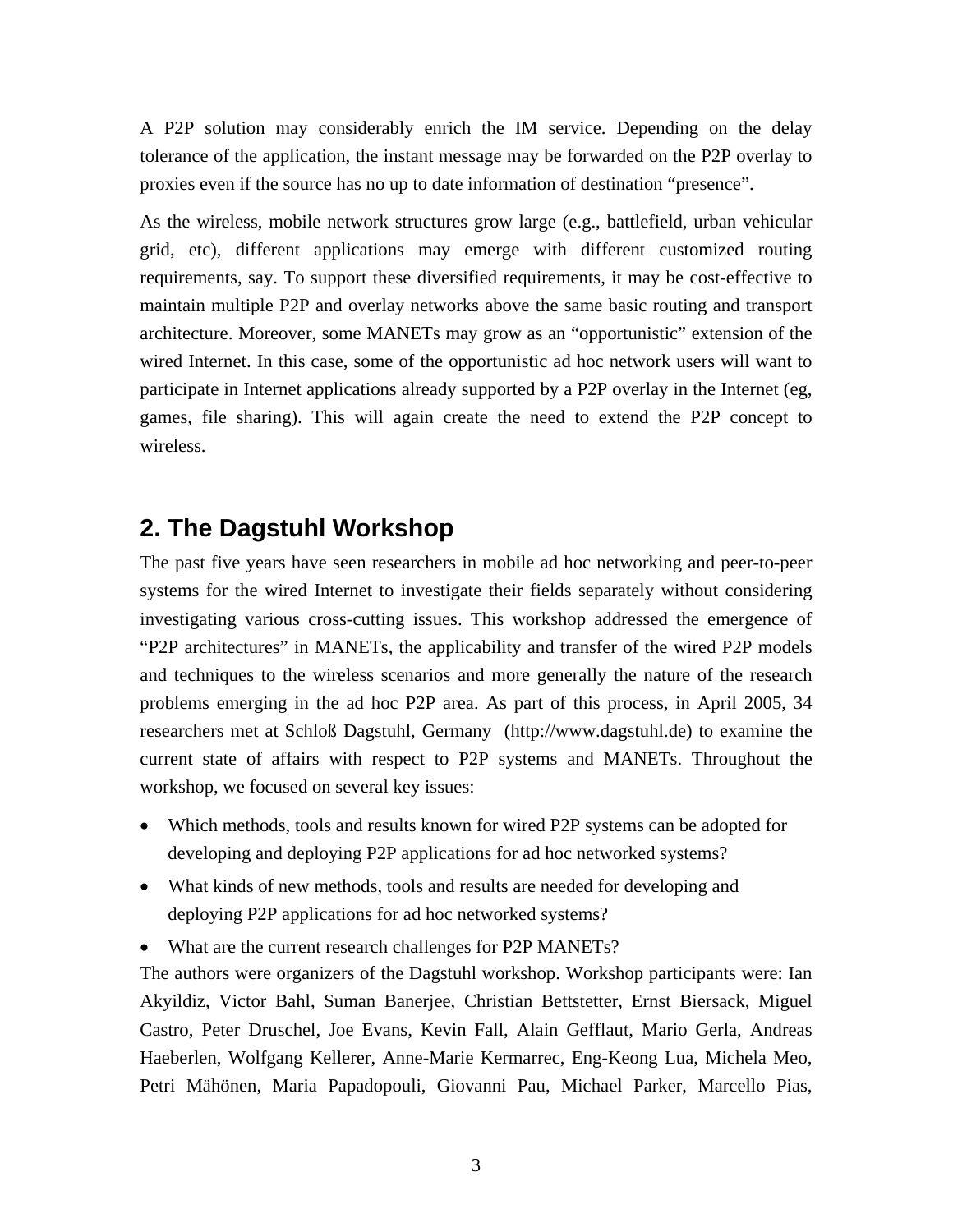Ansley Post, Milena Radenkovic, Ant Rowstron, Ralf Steinmetz, Maarten van Steen, Oliver Waldhorst, Ben Zhao, Martina Zitterbart.

The format of the workshop consisted of intensive small group discussions during which the following three paper sections were developed, interspersed with meetings in plenary session to take stock and chart direction. As a result, workshop participants contributed to just one of the following paper sections, and attribution is indicated under individual section headings.

Work in P2P MANET is diverse and touches on various aspects of computer science and communication engineering. The organization of P2P MANET that emerged during the workshop was along six system building blocks and for four application scenarios as illustrated in Figure 1. Throughout the workshop we focused on three system building blocks for person-to-person MANETs: *Modeling and performance evaluation, Lookup services and key-based routing*, and *Reliable data delivery*. The three subsequent sections report the discussion results on these subareas.



**Figure 1: System building blocks and application scenarios of P2P MANET**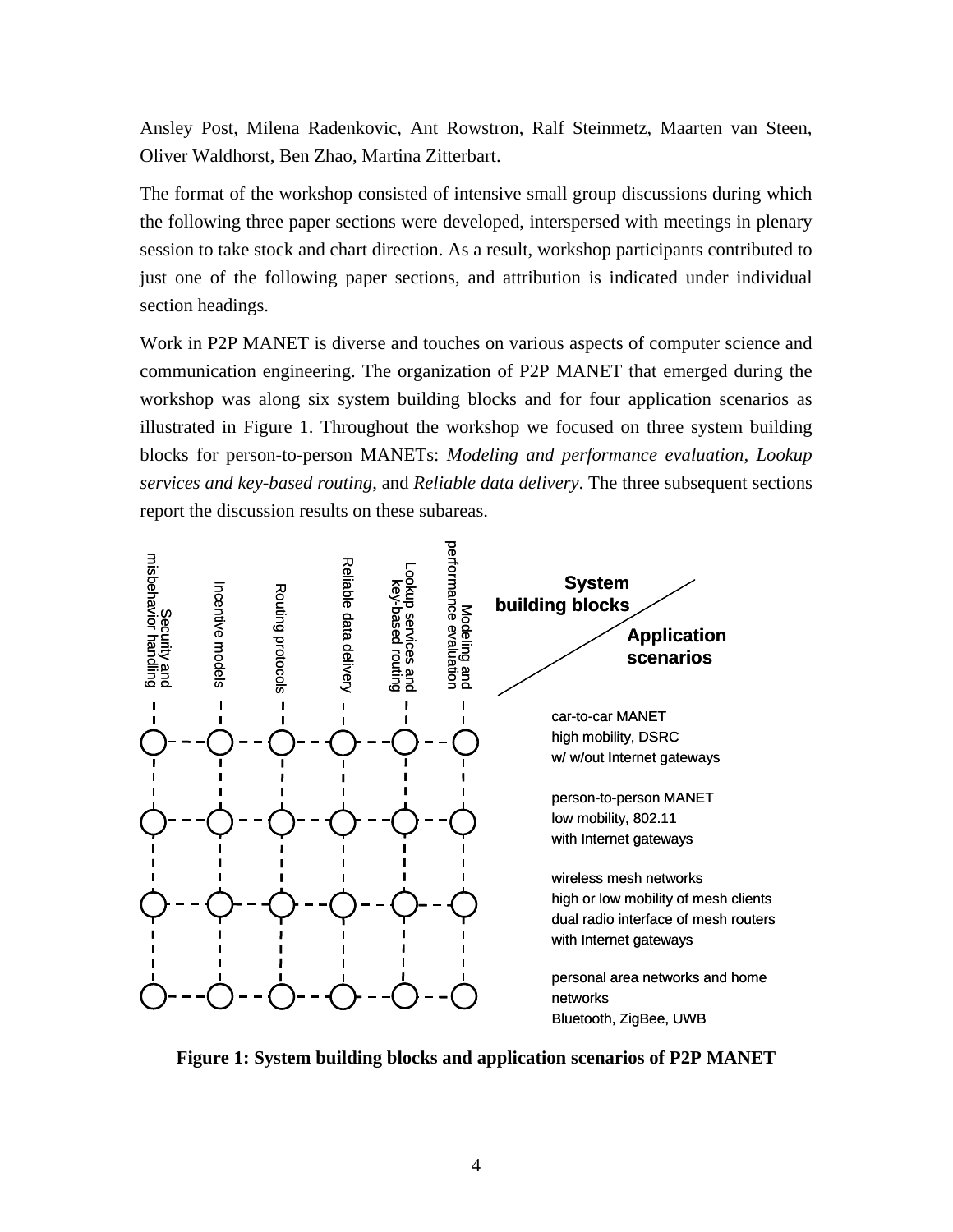# **3. Lookup Services and Key-based Routing in P2P MANETs**

Peter Druschel, Miguel Castro, Joe Evans, Alain Gefflaut, Mario Gerla, Andreas Haeberlen, Wolfgang Kellerer, Anne-Marie Kermarrec, Giovanni Pau, Ansley Post, Milena Radenkovic, Ant Rowstron, Ralf Steinmetz, Oliver Waldhorst, Ben Zhao, Martina Zitterbart

In MANET, lookup services can be implemented using either unstructured or structured overlay networks. However, such approaches put some requirements on the MANET environment: (1) The MANET must provide a high degree of connectivity such that a given node can contact each other node at any time with high probability. (2) The nodes in the MANET must exhibit low mobility in order to minimize the required number of updates of routing tables and other structures. In this section, we discuss environmental parameters of lookup services, key-based search, epidemic data dissemination, and complex queries. Finally, research challenges are outlined.

# **Environmental Parameters**

There are several environmental parameters to consider when designing lookup protocols for MANET. Some of this parameters address the application requirements and therefore are similar to those of wired scenarios, some other are peculiar of wireless environments. In particular, we identified the following as major players for a successful design.

#### **Application Related Parameters:**

- 1. Query rate, indicates the amount and distribution of queries in the network; key factors are the statistical characteristics, such as average, standard deviation, median, etc., defining query frequency with a great detail. This parameter influences the workload of the network and impacts the data traffic to be serviced  $[AC+96]$ .
- 2. Replication Rate, defines the probability to find a given object in a network [KRR+01].
- 3. Popularity, defines the query statistics for a particular object. It is worth noting that this is different from the general query rate defined above [KRR+01].
- 4. Scale of objects, defines the size and the statistics of the object population. In particular it defines the average number of objects per node and its variance. It is worth noting that this parameter may justify a "DHT" based approach even for small networks.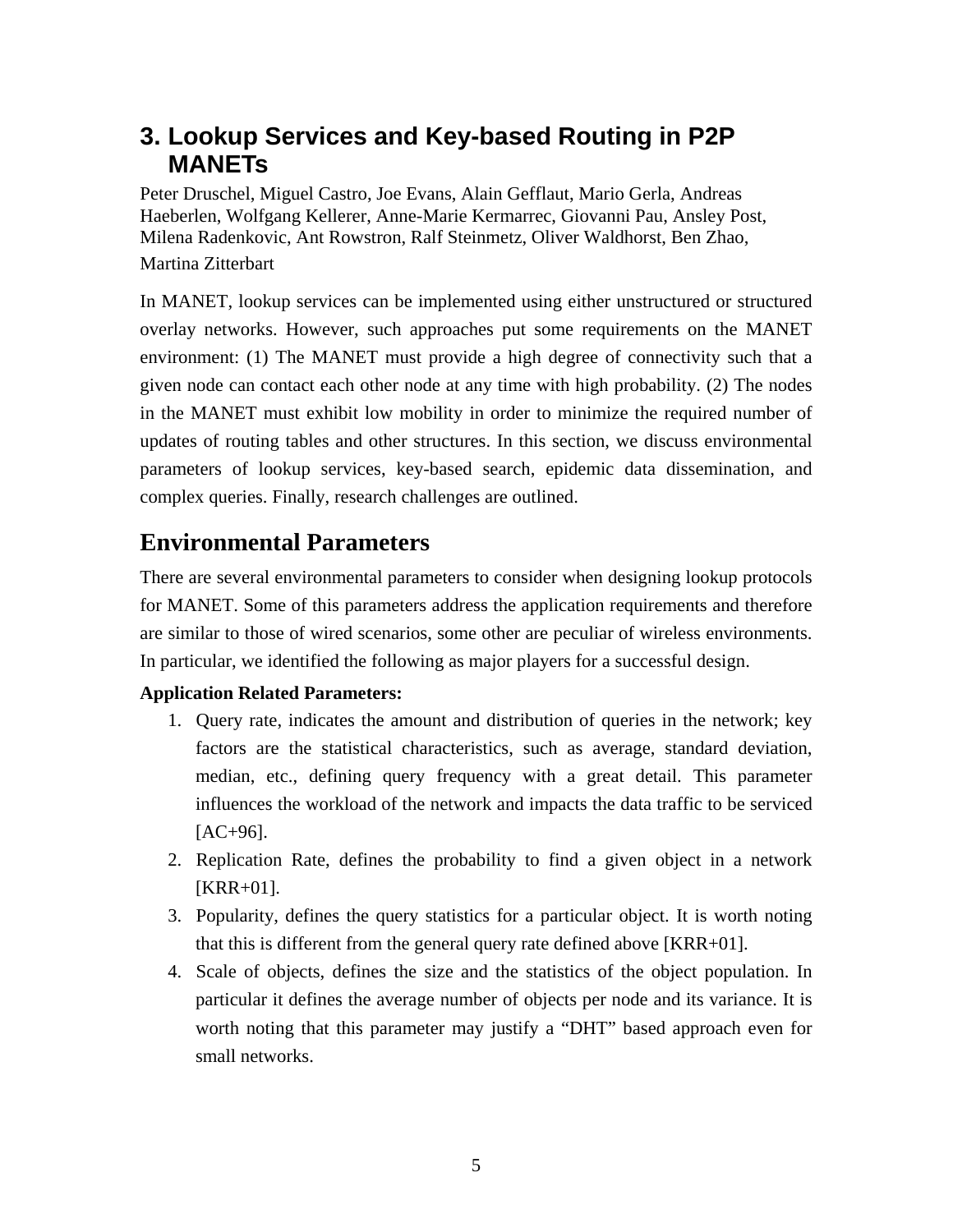5. Quality of service requirements: delivery ratio and latency, routing consistency for key-based and complex lookups.

#### **Network Related Parameters:**

- 1. Mobility scenario, defines the speed, obstacles, and propagation models. In this field a great contribution would be inferring a realistic scenario from real applications. The mobility is key to determine the success of any MANET application [CB+02] [HG+99].
- 2. Scale of nodes, defines the size of the join/leave/failure statistics of the participating nodes.
- 3. Network partitioning and merging is related to the likelihood and extent of network partitions.
- 4. Network density, defines the average number of nodes per square meter in an Ad hoc network [JL+99] [Bet02].
- 5. Pure wireless vs. heterogeneous wireless/wired. Any solutions should be suitable for both hybrid networks with ad hoc and infrastructure nodes (i.e., the urban grid) or fully MANET. The latter may introduce additional challenges.
- 6. Security: Node anonymity and privacy may be required as well as traffic privacy. In particular the network may be required to be resilient at destroying contents or shutdown the network itself. Is worth noting that the security requirements greatly impact the design choice; moreover the network needs to be protected from attacks directed to the overlay structure as well as attacks directed to the underlying technology [ZH01][SM+02][CD+02].

### **Key based Search**

The ability to find an object given a key is useful in several applications. For example, cooperative caching [IRD02], file sharing [Gnu], serverless instant messaging and email [MP+03], voice and video communication, and others. We discuss two basic approaches to implement key lookups in wireless systems.

#### **Unstructured approach**

Unstructured overlays organize nodes into a topology that is independent of the keys of the objects that they store. They support queries by performing floods or random walks on the overlay.

**Strict layering of unstructured overlay approaches on top of wireless routing protocols is unlikely to work in MANETs**. This would require proactively maintaining overlay links that would be multi-hop in the physical network. Keeping the network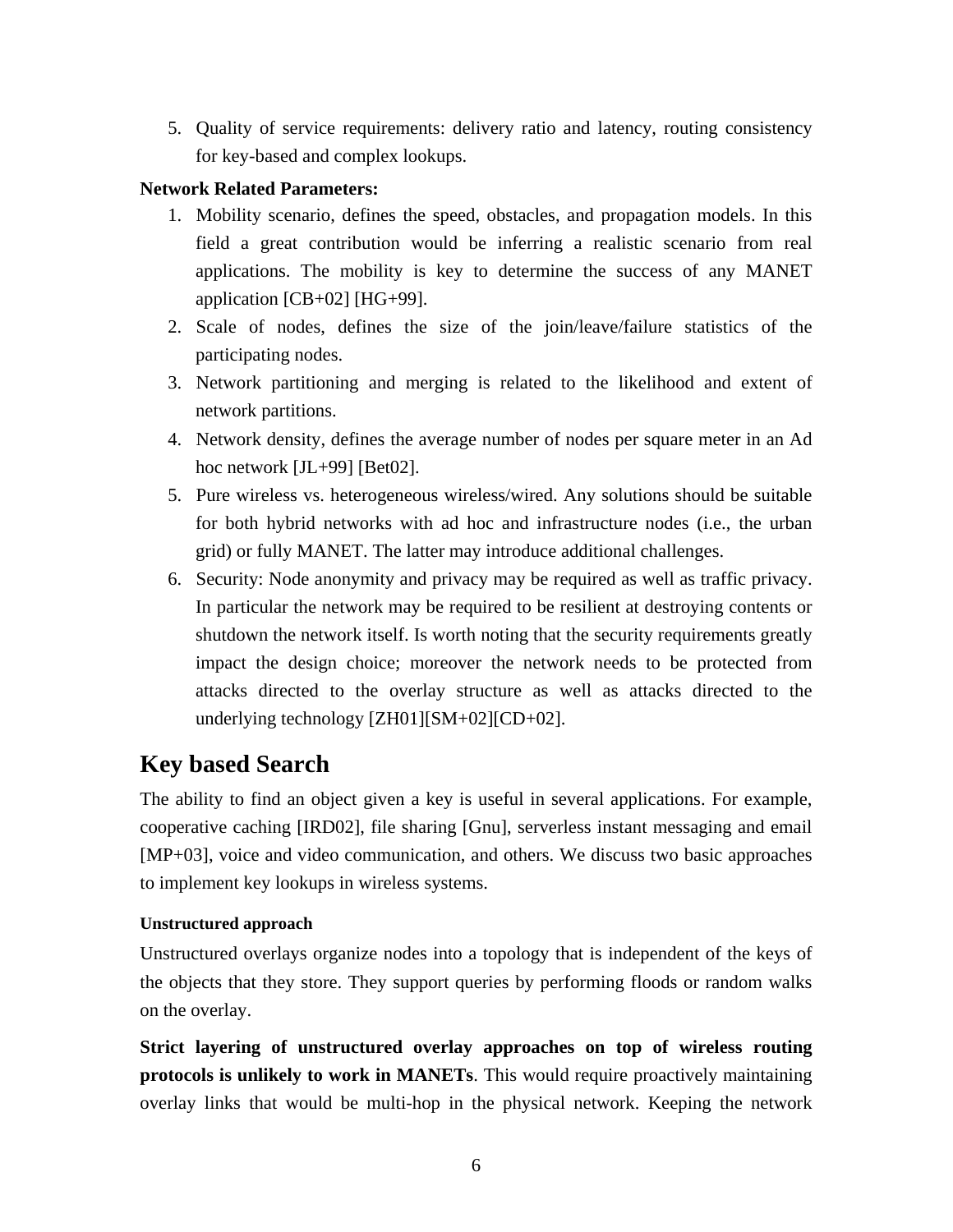connected would require a significant amount of traffic to detect and repair failed overlay links. Sharing information across layers may enable layering. For example, when using link-state routing (e.g., OLSR) information about link failures can be used to detect virtual neighbor failures with the need for explicit probe traffic  $[CJ+01]$ ,  $[KLW03]$ ,.

A better approach is to **explore the graph defined by the physical topology and apply the flooding and random walk techniques on this graph**. For example, one could use a DSR- or AODV-type approach that broadcasts to find routes to a particular key identifying an object. Another approach constitutes to replicate the keys of objects stored by a node in its k-hop neighbors and use a DSR- or AODV-type approach to search outside this range. This is similar to ZRP [HP+01] and one hop replication in GIA [CR+03]. We do not know of any previous work that explored random walks to lookup objects in a wireless environment, but many approaches have explored random walks in the wired setting, see for example, GIA [CR+03].

To work effectively, unstructured approaches put certain constrains on the application scenarios. For example, a flooding operation requires media access at each node. Thus, flooding is most effective if both the number of nodes or the number of queries is moderate. Furthermore, a routing-based approach requires that an object is in the same network partition as the node that sends a query for the object in order to be successfully discovered. In scenarios where node density is low and network partitions frequently, replication-based approaches are preferable to routing-based approaches. The number of objects in the system is crucial for both routing-based and replication-based approaches. Storing a network route to each object requires large routing tables. Replicating objects requires a huge amount of storage at the nodes. However, both types of approaches benefit from locality in the query popularity distribution, since it reduces the number of active routes and the size of the "hot set" of objects that must be replicated.

#### **Structured approach**

Structured overlays assign identifiers to nodes and constrain the identifiers of overlay neighbors and the keys of the objects that they store. They can locate object efficiently without flooding, for example, lookups can cost  $O(logN)$  with  $O(logN)$  state per node.

**Strict layering of structured overlay approaches on top of wireless routing protocols is unlikely to work** for the same reasons mentioned for unstructured overlays. Sharing information across layers may enable layering as discussed above.

**Another approach is to use a different routing protocol that supports key lookups directly**. There are to possible approaches to do this: topology-dependent structuring and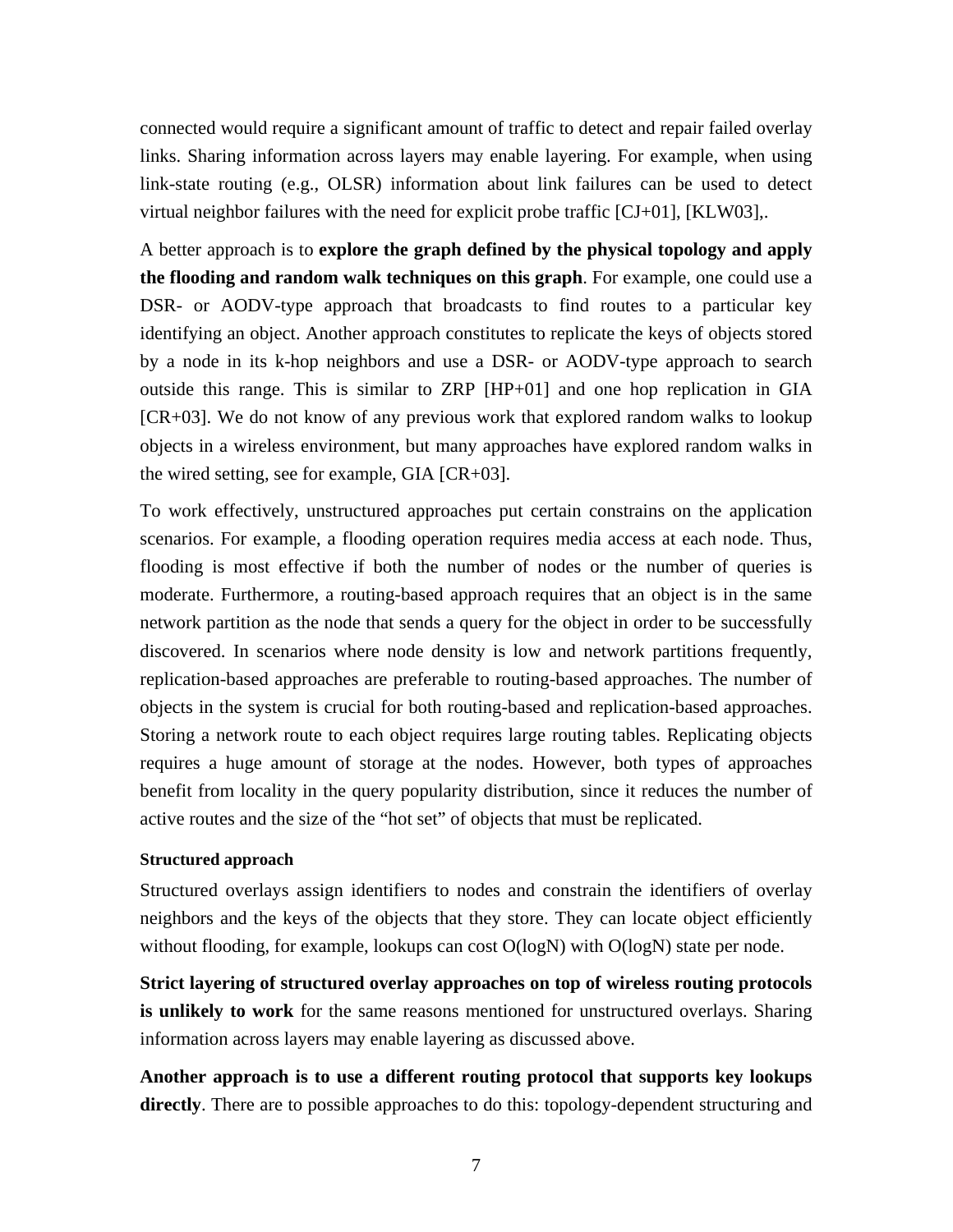topology-independent structuring. Both can be extended to hybrid wired/wireless environments.

**Topology-dependent structuring** assigns topology dependent identifiers to nodes and stores objects at the node whose identifier is **closest** to the object's key under some definition of distance.

A possible approach is to use geographical routing techniques, for example, GPSR [KK00], BVR [FR+05], or GEM [NS03]. This approach was first proposed in the geographical hash table (GHT). GHT is built on top of GPSR. Its keys are coordinates in the geographical space and information about the object is replicated in the nodes whose coordinates are closest to the key.

A second approach is to use landmark routing, for example, LANMAR [PGH00], L+[CM02].

With **Topology-independent structuring**, nodes are assigned identifiers that are independent of the topology and nodes must maintain paths between overlay neighbors. Objects are stored at the nodes whose identifiers are closest to their keys. Virtual Ring Routing (VRR) is an example of this approach.

The structured overlay based approaches (other than strict layering) scale well with the number of nodes and the query rate. For example, the approaches based on geographical routing require routing state proportional to the number of physical neighbors of a node, Strata uses routing state proportional to the number of levels in the landmark hierarchy  $(O(logN))$ , and VRR maintains  $O(sqrt(n))$  routing state per node. All the approaches can complete lookups in  $O(sqrt(n))$  steps but paths in VRR will be slightly longer than paths in the topology-dependent structuring approaches.

A large number of objects and or large objects may be an issue for topology-dependent structuring approaches with mobility. The issue is that when nodes move their coordinates change and they may no longer be the nodes with coordinates closest to the keys of some of the objects they store. This requires objects to be transferred to other nodes. With topology-independent structuring, objects only need to be transferred between nodes when nodes fail or new nodes arrive.

Structured overlay approaches will outperform unstructured approaches when the number of nodes, the number of objects, or the query rate increases. Caching information about objects can improve the scalability of unstructured approaches when the number of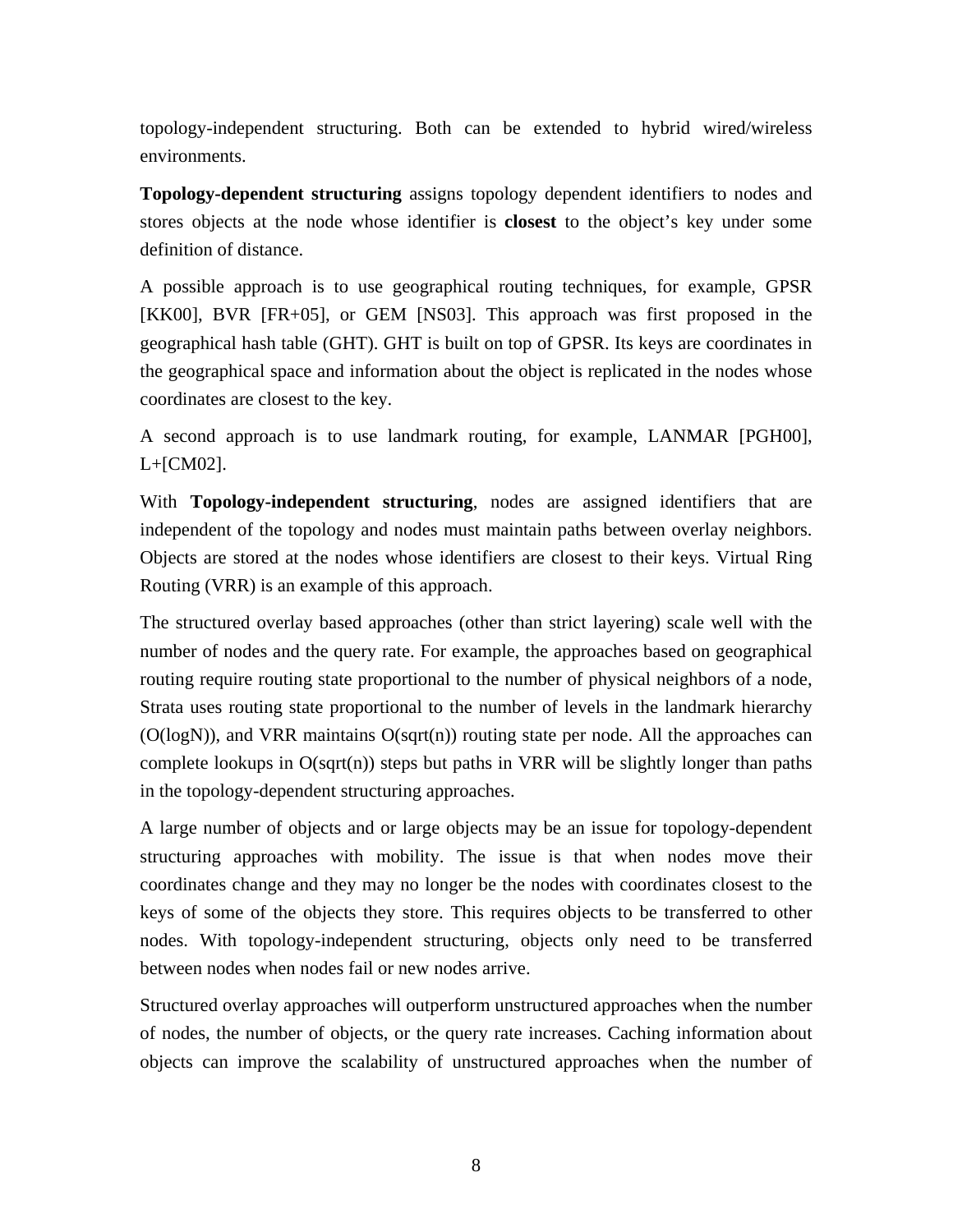objects is small or the object popularity distribution is very skewed, for example, zipf or zipf like.

### **Epidemic Data Dissemination**

Typically, both structured and unstructured approaches will perform poorly in scenarios with low connectivity and high mobility. However, the mobility intrinsic in MANET can also be exploited to efficiently distribute and locate resources across the network by "epidemic dissemination" of information. Grossglauser and Tse provided the theoretical foundation for such approaches. They presented a formal proof and simulation results showing that mobility increases the per-session throughput in a MANET [GT02]. Papadopouli and Schulzrinne introduced seven degrees of separation (7DS), a system for P2P Web document sharing between mobile users based on epidemic dissemination [PS01]. To locate a Web document, a 7DS node broadcasts a query message to all mobile nodes currently located inside its radio coverage. Recipients of the query send response messages containing file descriptors of matching Web documents stored in their local file caches. Subsequently, such documents can be downloaded with HTTP by the inquiring mobile node. Downloaded Web documents may be distributed to other nodes that move into radio coverage, implementing an epidemic dissemination of information.

Lindemann and Waldhorst showed how to apply epidemic dissemination to implement a distributed directory and introduced an analytical performance modeling approach [LW04], [LW05]. They presented a general-purpose distributed lookup service for mobile applications, denoted Passive Distributed Indexing (PDI). PDI stores index entries in form of (key, value) pairs in index caches maintained by each mobile device. Index caches are filled by epidemic dissemination of popular index entries. By exploiting node mobility, PDI can resolve most queries locally without sending messages outside the radio coverage of the inquiring node. To foster data dissemination, PDI introduces a bandwidth-efficient mechanism for message relaying denoted selective forwarding. For keeping index caches coherent, configurable value timeouts implement implicit invalidation of index entries and lazy invalidation caches implement explicit invalidation of index entries by epidemic distributions of invalidation messages.

Further applications of epidemic dissemination include content delivery and the dissemination of presence information in mobile instant messaging systems. The epidemic dissemination mechanism is a novel and powerful form of P2P cooperation which is obviously not available in the wired Internet.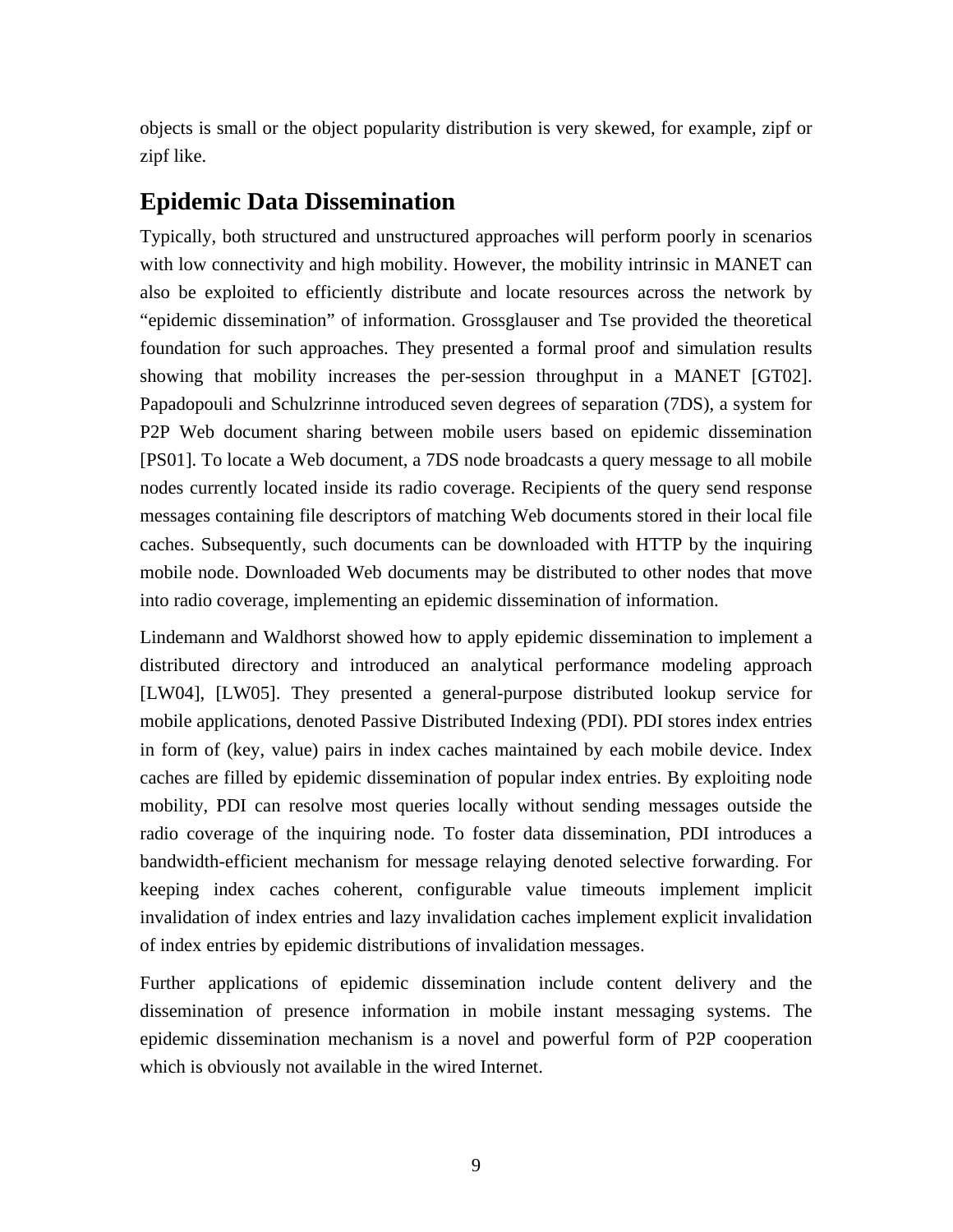# **Complex Queries**

In this section, we consider the issue of supporting complex queries in wired networks and MANETs. Complex queries include any combination of queries on multiple attributes and range queries with optional preference-based rankings. Specific examples of applications include searching for services or resources in the network, e.g. find the closest uncongested gateway to the Internet, locate a color-capable printer within my security domain, etc.

The service discovery problem on wired networks is well studied. Numerous existing approaches (SLP, SSDS [HC+02], Condor ClassAds [RLS98]) have addressed various combinations of issues including: expressive queries, authentication and access control, network locality, and scalability in number of queries and clients. In the context of structured peer-to-peer networks, resolving fully generalized queries required additional constructs on top of the single key-based routing functionality. Existing efforts include pSearch [TXD03] based on information retrieval techniques, Mercury [BAS04] based on data partitioning on primary fields, and range queries on CONE [SG+04].

A number of approaches address the service discovery problem in wireless networks. The most simplistic approach is to flood a query to all nodes in the wireless network. This approach can be effective and responsive under highly mobile environments, but incurs a high bandwidth/energy cost per query. Other approaches rely on probabilistic approaches to routing queries towards service descriptions. This can be the form of a random walk inside the network, or a directional flood of both queries and descriptions in approximately N, S, E, W directions [TV04]. Finally, nodes can embed encodings of service descriptions alongside their routing information at the routing layer. Nodes discover service descriptions as part of the route discovery process, and can cache them for future lookups.

General rich query is a challenge for both the wired peer-to-peer and wireless network contexts. If P2P overlays can be maintained on top of highly mobile wireless networks, then layering additional rich query functionality on top can be a promising solution to solving service discovery on wireless networks. For highly mobile environments, unstructured approaches might be preferred over approaches that rely more on cached state. Under heavy query load, however, stateful approaches can significantly reduce the amount of traffic and stress on the underlying network.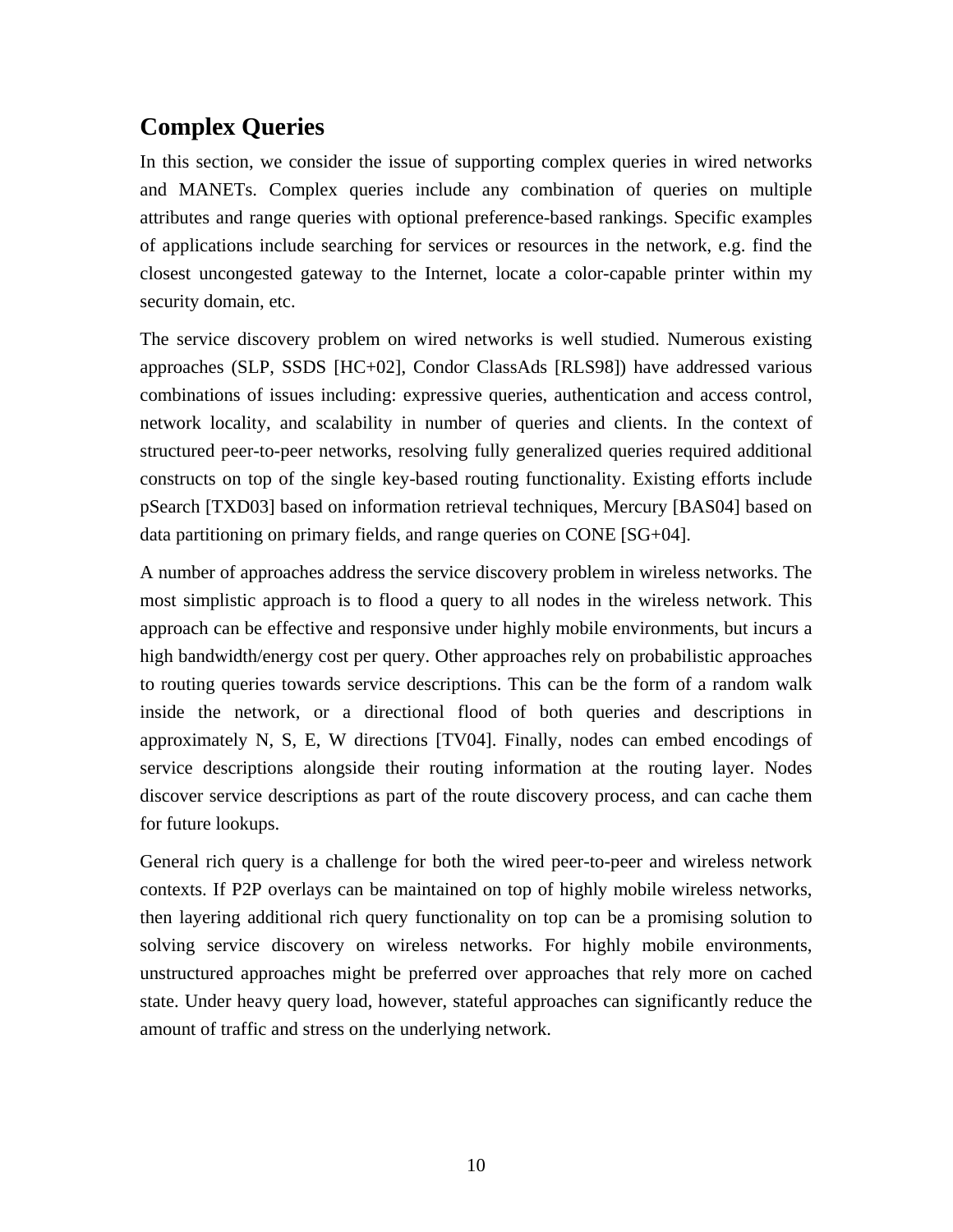# **Research Challenges**

Most of the research in area of lookup and key-based routing is still in its early stages, so there are numerous challenges:

- Is structure required, and if yes, how much of it? Do general structured approaches (like DHTs) provide the right abstraction for a large class of MANET applications under different environmental parameters? Do we need specialized solutions?
- Can applications that are currently implemented using structured and unstructured overlays be directly used on MANETs? Is the KBR interface for structured overlays appropriate of the MANET based structured overlays?
- If routing state is maintained in the network how does this scale under more extreme environmental parameters, especially high mobility?
- In scenarios where wired and wireless infrastructure is integrated, is this exposed to the application, and if so to what degree?
- How do we evaluate the different approaches under realistic environmental parameters and workloads?

# **4. Reliable Data Delivery in P2P MANETs**

Kevin Fall, Ian Akyildiz, Victor Bahl, Ernst Biersack, Michael Parker, Marcelo Pias, Milena Radenkovic, Ben Zhao

We consider the application of network overlay technologies in MANETs. The compelling MANET applications appear to be communications among and between nodes where essentially no pre-planned infrastructure is present. This includes military (battlefield) units, emergency response scenarios, and exploration in dangerous or unknown areas. Other applications may exist, although their need for MANET support is less compelling, and many other applications that have been proposed appear to be supportable at reasonable cost with various types of pre-planned infrastructure.

Each of the compelling MANET scenarios mentioned above will have particular requirements as to its need for reliability and timeliness of data delivery. We do not attempt an encyclopedic accounting of each of these, but rather explore the common design issues that arise.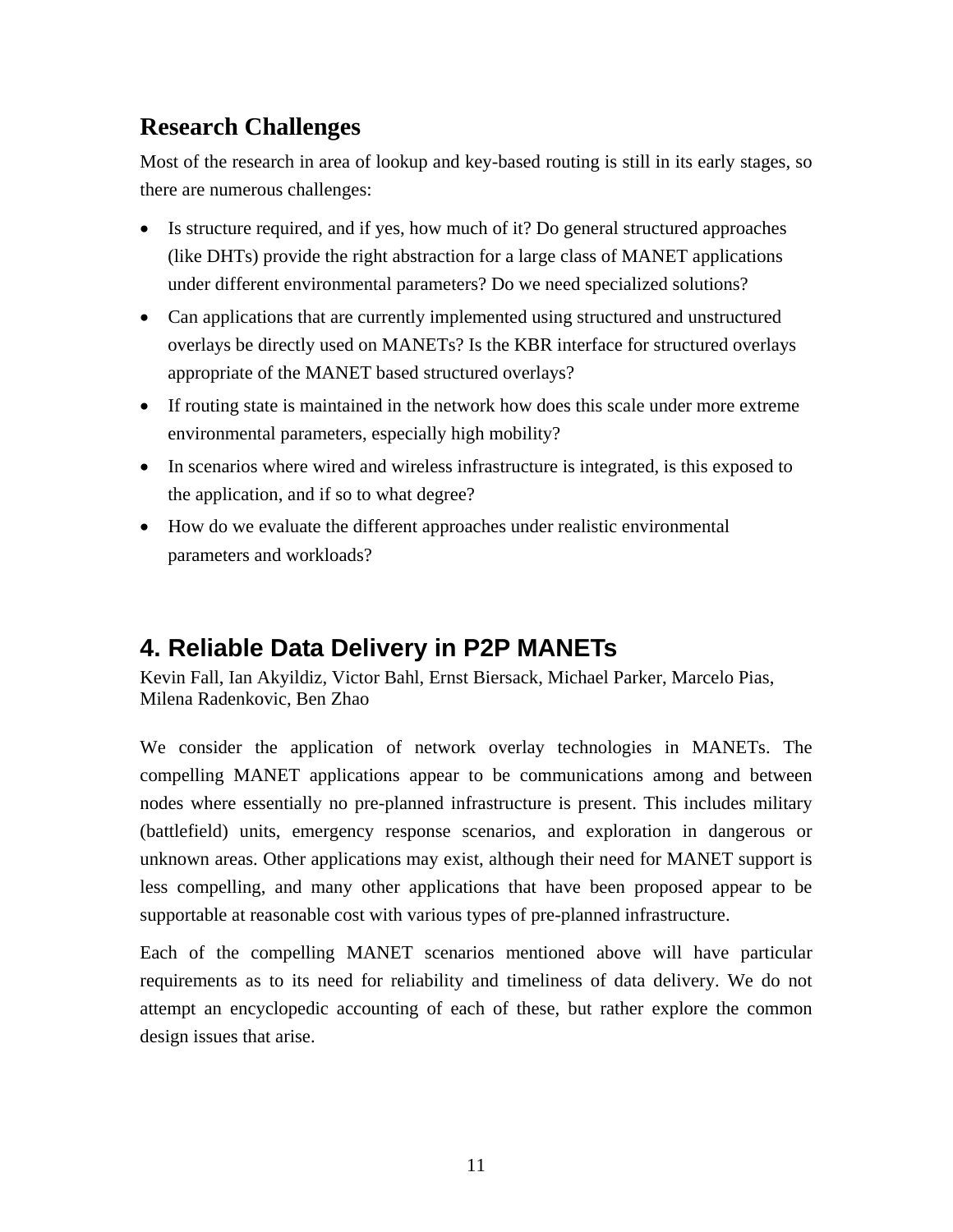# **Defining Reliable Data Delivery**

An application's requirement for reliable data transport can be defined as a constraint set or tolerance threshold upon the granularity, scale, and timeliness of data delivery. The scale here refers to the number of destinations intended to receive a particular data item. The threshold is the application's relative tolerance to errors made visible to it. A key aspect of this is the requirement (or lack thereof) on the timeliness of delivery. In particular, if timely (low-latency) delivery data is required, the application may be forced to be more tolerant of errors that it must handle itself. For those applications tolerant to delay, the network has more flexibility (and time) to improve its data delivery reliability for the application.

We note that an application's requirements on reliability (and delay) may vary over time. For example, consider an application supporting voice conversations. In some circumstances (e.g. heated debate), interactivity and timeliness of delivery may be of paramount importance. Conversely, when the speaker changes relatively infrequently, enhanced reliability may be desired to avoid drop-outs or other problems. As a conversation progresses and enters and exits various phases, it may be important to vary the application's relative performance preferences.

### **Mechanisms to Enhance and Enforce Reliable Data Delivery**

There are many mechanisms available to network protocol designers to enhance an application's perceived reliability beyond the raw performance of the underlying network links. Examples of these include both pro- and reactive repair mechanisms. Among the proactive mechanisms, forward error correction [BM+01] and intentional replication (possibly in combination) may be used [JD+05]. These procedures may be executed anywhere along the delivery path in the network and potentially by any layer, from physical to overlay. Reactive mechanisms generally operate based upon either an explicit or implicit signal from the network. For mobile networks, signaling may be somewhat problematic. If signaling round-trip-time exceeds node handoff time, control signaling may be sufficiently delayed as to become useless.

The role of overlay nodes in enhancing reliability can be important [AB+02]. While traditional network layer (IP) routers are equipped with packet storage, this storage is transient and generally not accessible to applications (i.e. it is not named). End systems experience the effect of this storage only in statistical multiplexing along a network path. Overlay nodes could be used to enhance reliability by providing storage that may be both accessible to applications and persistent. In cases where disconnection or disruption is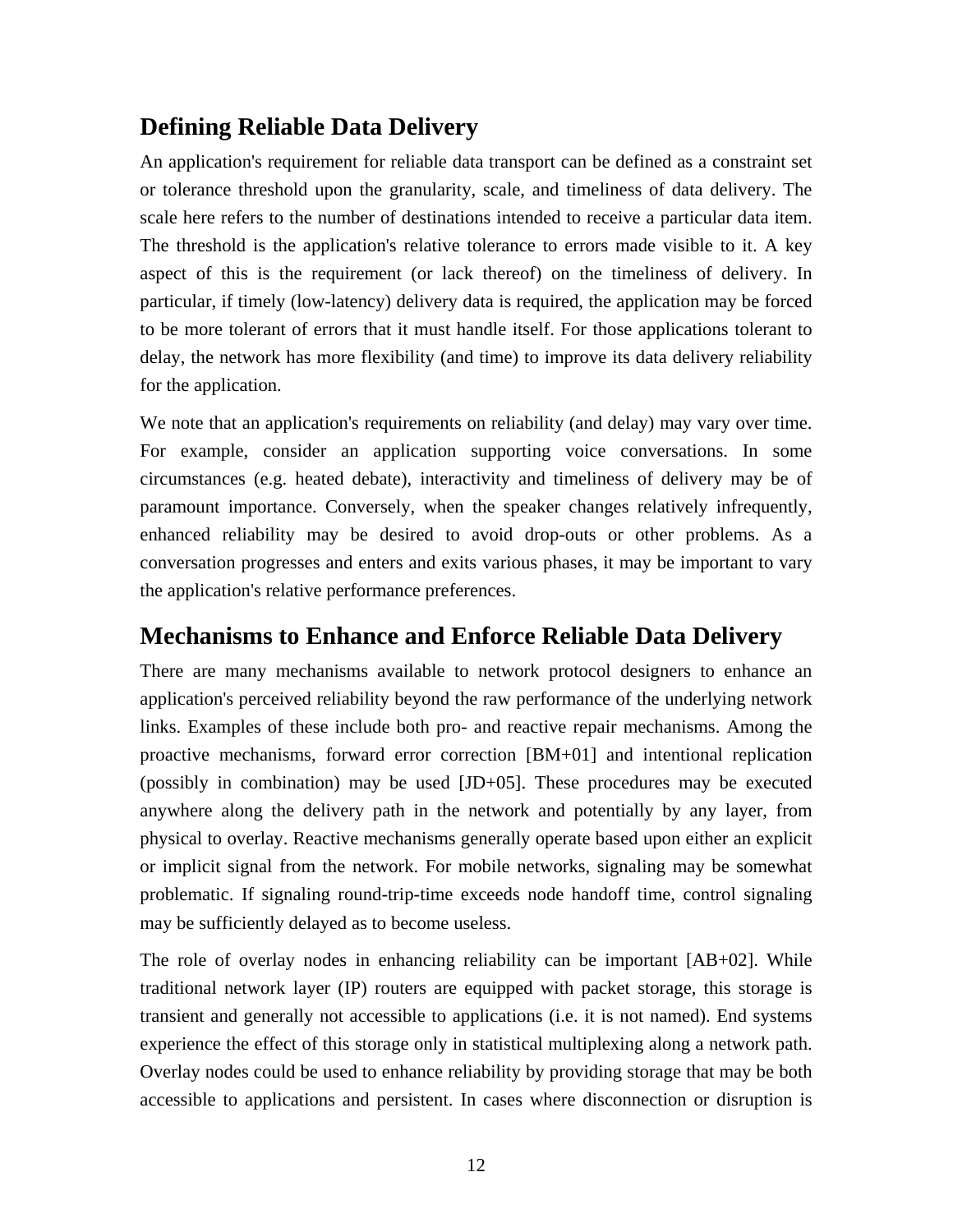common, the ability to buffer data within the network for significant periods of time becomes one of the few critical tools that can be used to provide high reliability [Fal03].

Reliability is 'implemented' by some component of the overall network and its end systems. Today, end-to-end reliability is implemented by TCP with the traditional *fate sharing* argument [Car96]. In effect, if either of the endpoints of a connection are destroyed, it is natural to allow the connection to be cleared. For high reliability in networks where overlay nodes may be present, conjoining operation of the network connection with operation of the end nodes may not be the most effective approach. Overlay nodes may provide the ability to 'capture' the responsibility for ensuring reliable delivery. Such an idea amounts to transferring *custody* of a message or packet to another entity which could be in the overlay.

## **Trade-Offs**

Improving reliability for network communication generally comes at the price of degraded performance in some other performance aspect. Performance measures include delay, throughput, fairness, power and storage utilization. These tradeoffs can be broken down into two major categories: those that affect the pairwise communication of two entities, and those that affect the overall operation of a group of users sharing a communication infrastructure. Groups are affected generally when shared resources are consumed in enhancing reliability; This includes partitioning of throughput, fairness and storage utilization. When additional power is used (e.g. MANET case), this can also affect the noise floor and fairness with respect to other participants.

# **Impact of Overlays**

An overlay can be defined as a subset of nodes in a network that form another network. The overlay nodes may perform different processing functions from the underlying network. There are a rich set of examples of overlay networks, including lookup services (DNS, DHTs such as Pastry [RD01], Chord [SM+01], and CAN [RF+01]), experimental routing systems such as RON [AB+02], store-and-forward capabilities (e-mail, network news, DTN), group communication (CDNs, network news), protocol translators (transcoders), and distributed storage/file sharing (Gnutella [Gnu], Oceanstore, CFS). While some of these services provide services not available with the traditional infrastructure, others effectively circumvent the normal operation of the infrastructure to provide optimization based upon some other metric than the infrastructure ordinarily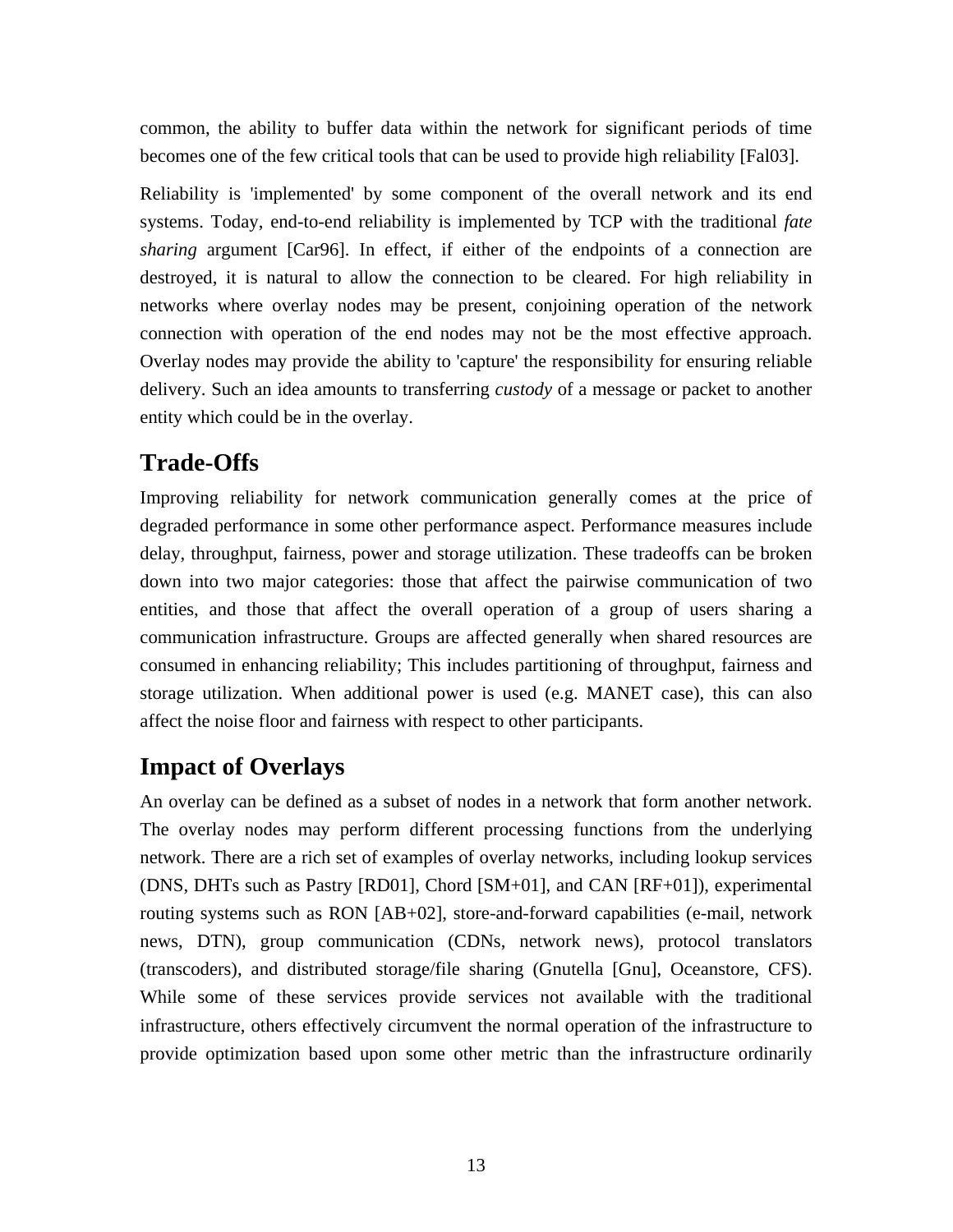optimizes. This is often undertaken because the infrastructure itself is not easily modified and evolved.

When considering the potential uses of an overlay for enhancing the reliability of MANETs, we are faced with the question of what responsibilities we might assign to overlay nodes. For purposes of discussion, we consider the case of multiple MANET not in direct communication with each other that may be aided by the presence of a comparatively reliable packet switched infrastructure (e.g. wired Internet). We now explore the types of questions that must be answered.

#### *Which nodes are members of the overlay?*

Given that not all nodes in a network may be members of the overlay, where should those nodes participating in the overlay be placed? Today, nodes in an overlay are typically configured, at least initially, by hand. It is easy to imagine nodes that dynamically and automatically decide whether to participate in an overlay, and this issue may be especially important for MANETs because overlay participation may be dictated by topological location, and with mobile nodes topological position is always in flux. Note that other (e.g. physical) constraints may drive the decision to participate in the overlay. For example, nodes with limited power may not wish to act as overlay routers for other nodes.

A related question is the initialization and bootstrap problem, which is to gather initial information about the operating environment. This includes handling leaves and joins of other nodes, neighbor discovery, topology discovery, and possibly other issues such as address assignment, etc.

#### *What services do overlay nodes provide?*

Taking account of the popular types of overlays mentioned above, we observe that the primary services are lookups, dynamic routing, and storage. In some cases, more than one of these capabilities are combined (e.g. DHTs). For enhancing the reliability of MANETs, we first observe that disconnection needs to be addressed. It is unrealistic to assume that a MANET node will *always* be in communication with one or more other nodes. More precisely, however, is that the duration of disconnection may be (qualitatively) short or long. Short-term disruptions can typically be addressed by modifications of the transport or lower layers (e.g. Freeze-TCP) [GM+00], while longer term disruptions (say, more than 30 sec) often induce effects at the application layer.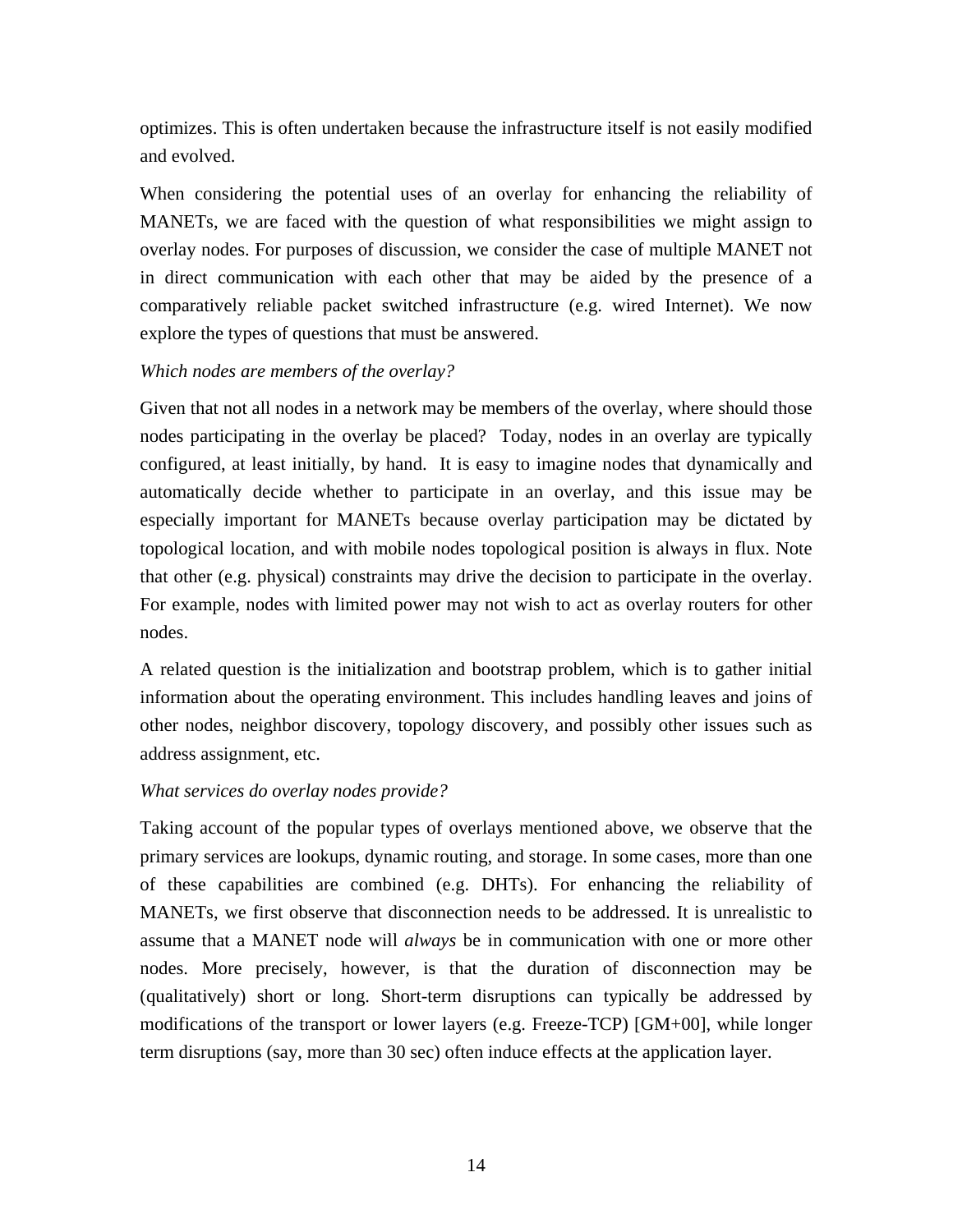For short-term interruptions in MANETs, the role of overlay nodes appears to mimic that of nodes in conventional non-MANET networks. That is, they may provide similar types of services to those they are currently providing on conventional Internet-type networks. For long-term interruptions, the role of overlay nodes appears to be more significant. In particular, overlay nodes can offer significant storage capabilities to enhance the reliability of end-to-end delivery. When a node quickly enters a MANET, offloads its data, and exits ('dump and jump'), an overlay node persistently located in the MANET could cache the data, providing a form of reliable delivery to other members of the MANET. In addition, when communication between a MANET and an infrastructure node is necessary, the same situation applies: a particular MANET node with sufficient storage can be tasked to communicate with the infrastructure and 'ferry' the data [ZM+04] originating with the MANET (and vice versa).

### **Burning Questions**

This section considers more directly the role of overlays as a mechanism for enhancing the reliability of MANETs and/or combination MANET/infrastructure systems. To conclude, we would like to pose the two 'burning' questions:

- **Will the ubiquitous deployment of either individual or large-scale MANETs happen?** In cases where MANETs make sense, we believe the most powerful capability overlays offer is their storage, which can be used to help in combating periods of disconnection. In particular, if data can be cached or deposited at *specific* nodes in the network (i.e. in infrastructure nodes), overall reliability may be significantly enhanced. However, this scenario implies an ability to place responsibility (e.g. for buffering) at specific locations in the network, and is inherently asymmetrical. It relates closely to cluster-head and landmark types of routing schemes (e.g. Brocade [ZD+02]).
- **Will overlay systems such as DHTs be employed in small-scale environments such individual MANETs?** We believe that other mechanisms (e.g. lower-layer broadcast) might be a more effective and/or less costly alternative to the use of realiability-enhancing overlays for small-scale MANETs. Note that in discussions of this paper we also considered the arguments supporting visions of large-scale sensor networks, and in most application scenarios for these we find sensor nodes are primarily non-mobile and those that are mobile are frequently proximal to deployable infrastructure and do not appear to require most of the mechanisms forming the basis of MANET designs.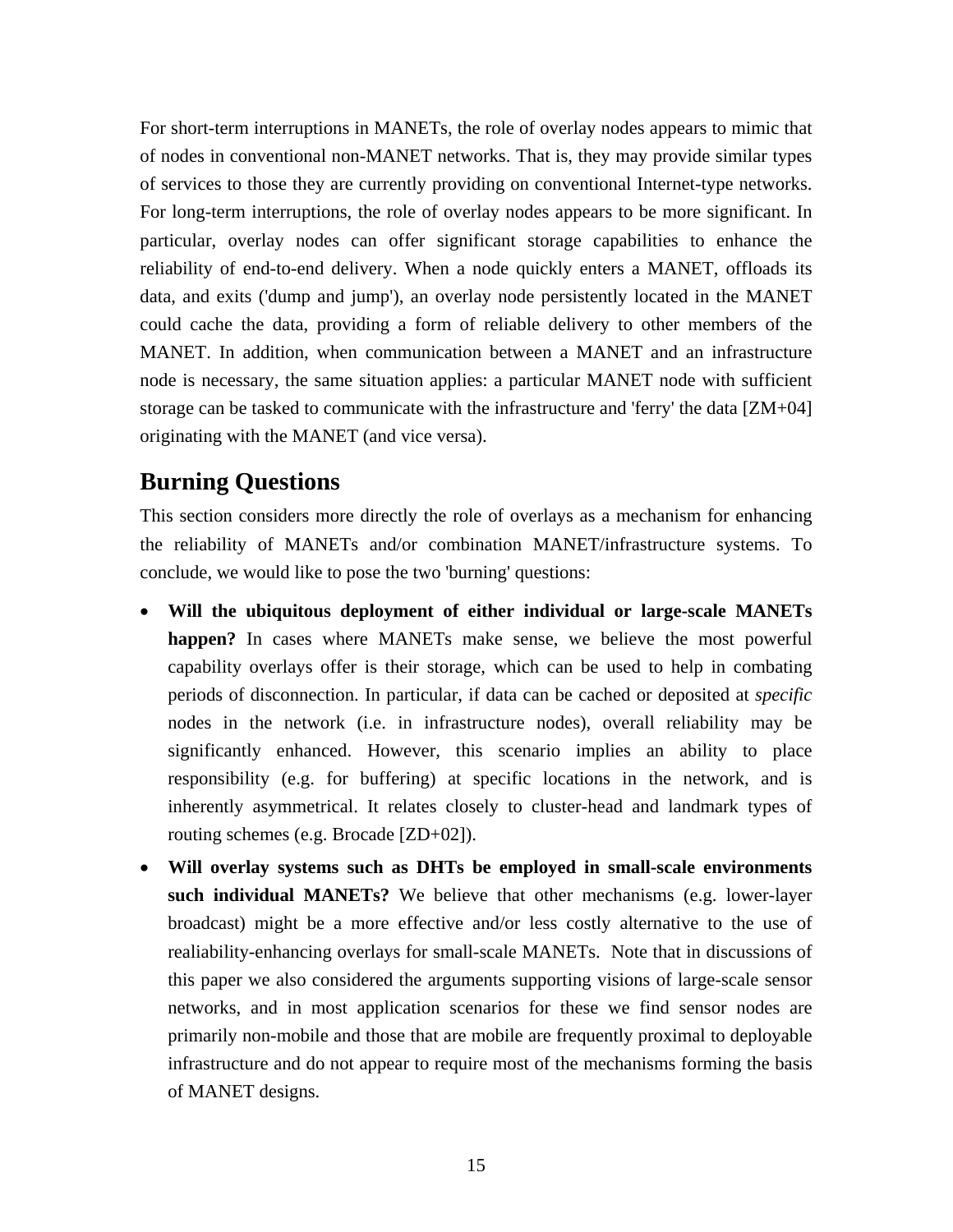# **5. Modeling and Performance Evaluation of P2P MANET**

Anthony Joseph, Suman Banerjee, Christian Bettstetter, Eng-Keong Lua, Michela Meo, Petri Mähönen, Maria Papadopouli, Maarten van Steen

It is important to recognize that P2P MANET research is not simply about Distributed Hash Tables, rather, it is about decentralized resource management, routing, and control in an overlay network with potentially no single service provider. Also, while the issues we discuss are present in wired networks, we consider them in the specific domain of P2P MANET, which has several unique characteristics relative to wired networks. In particular, power and network resources are constrained in a P2P MANET, while quality of service may vary dramatically depending on the underlying wireless network links and user/node mobility. Also, network proximity plays an important role, as arbitrary routing between two nodes (i.e., direct network connectivity) may not be present.

In this section, we examine the challenges of collecting real-world datasets of network topology and user/node mobility and activity, and using the datasets to create larger scale accurate synthetic ones. We also consider the challenges for performing realistic publication-quality research simulations.

### **Benchmark Datasets for P2P MANET**

Currently, there is a dearth of publicly available benchmark datasets of user/node mobility application usage, and network topology [ABQ02] [BC+03], [BV+02], [HK+04]. Such datasets are critical to enabling repeatable and comparable research in P2P MANETs. However, given the sensitive user information or proprietary network information that may be present in these datasets, there are many challenges: academics are reluctant to expend the time and energy to sanitize the datasets (*e.g.* US academics must comply with FERPA regulations); and companies are often reluctant to disclose information they consider proprietary.

As an example, we consider the characterization the query behavior of peers in a peer-topeer (P2P) file sharing system [KL+04]. The workload measures include the fraction of connected sessions that are passive (i.e., issue no queries), the duration of such sessions, and for each active session, the number of queries issued, time until first query, query interarrival time, time after last query, and distribution of query popularity. Moreover, the key correlations in these workload measures are captured in the form of conditional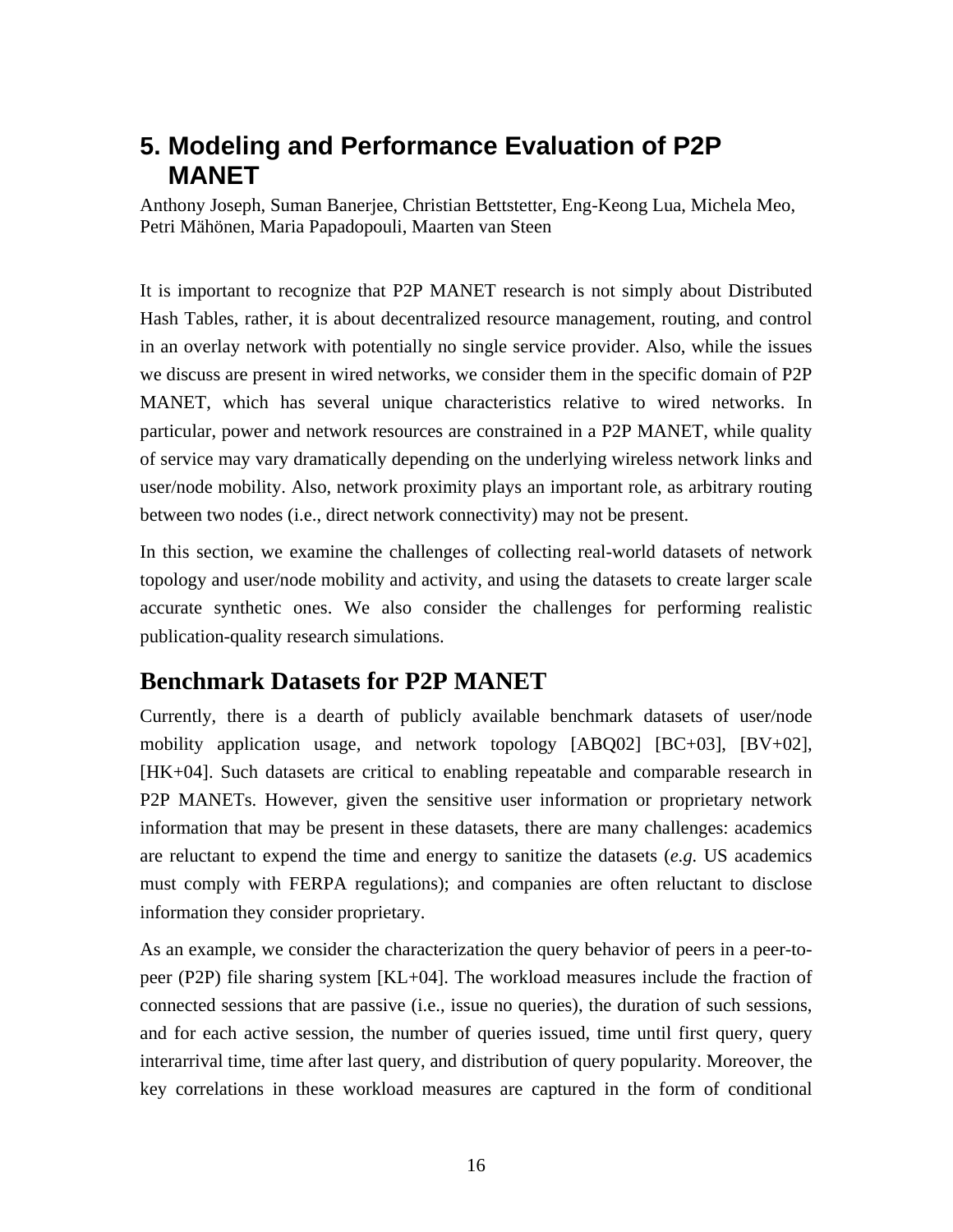distributions, such that the correlations can be accurately reproduced in a synthetic workload. The characterization is based on trace data gathered in the Gnutella P2P system [Gnu] over a period of 40 days.

To enable better research validation and comparison through repeatability, we propose that the scientific community agrees on a set of benchmarks that should be used whenever evaluating new protocols, solutions, algorithms, etc. Such benchmark datasets should include: simple synthetic models, models derived from analyzing real-world data, and combinations of both real data and synthetic models. These models must be defined in terms of different time, spatial, and number of user scales. Also, to enable the development and usage of common tools for experiments and data analysis, each model should use a common standard data representation.

Depending upon a model's intended usage, each model might include some combination of the following non-exhaustive list of elements:

- User/node mobility [BC+03], [CB+02]
- User, node, device, and application types []ABQ02], [AEF+03]
- Network topology  $[BV+02]$
- Traffic characteristics [MW+04], [HK+04]
- Device availability
- Link quality
- Distribution of devices (mobile and infrastructure devices)
- Device capabilities (*e.g.*, energy, memory, transmission, interfaces, etc.)
- Measured application goodput (instead of or in addition to network throughput) [HK+04], [MW+04]
- Possible inputs from the environment
- Wired network characteristics (*e.g.*, access point/node locations, backbone topology, bandwidth and latency distributions, etc.)

The first step in benchmark model creation is collecting the necessary trace data. The current state of the art in tools includes running SNMP gathers, tcpdump processes, and syslog collectors. However, all have problems. For example, there are substantial complexities associated with using SNMP: gathering data from hundreds of wireless access points, dealing with the fact that different vendor's access points use different, and often, inconsistent MIBs, working around buggy SNMP implementations, and accounting for the lack of fine-grain data sampling. Also, time must be synchronized across the data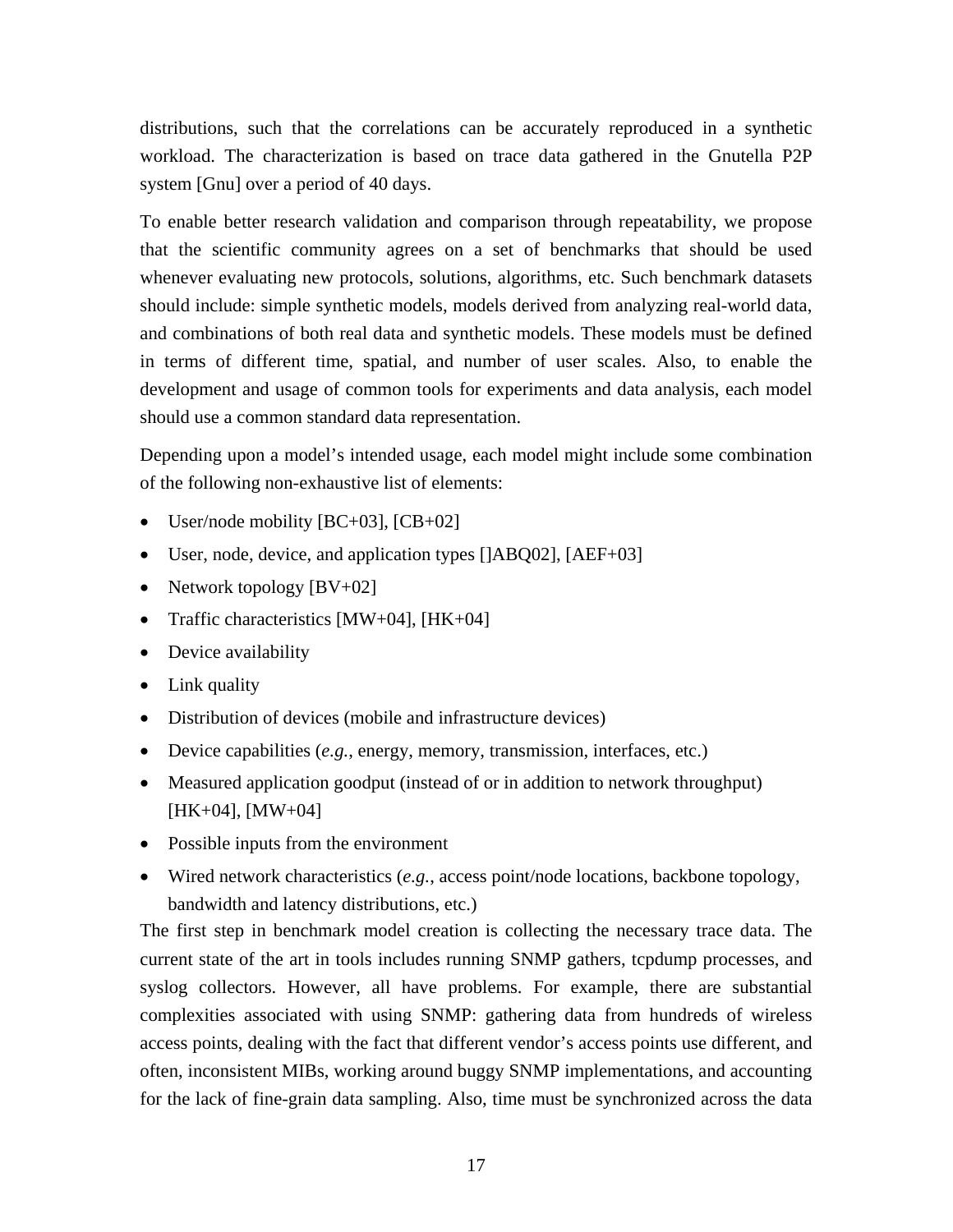collection tools. The state of the art would be advanced, if there were a common, systematic way of using these tools.

Another problem with the data collection process is that the underlying devices often provide inconsistent or incomplete information across devices types and manufacturers (e.g., many devices provide pseudo SNR values or inconsistent transmitter power). The values reported by devices often require normalization to account for differences between types and manufacturers (e.g., transmit power).

We also need good Quality of Service measurement tools. An open research challenge is how researchers can identify potential systematic errors in their data collection methodologies.

To properly use these benchmarks, researchers should perform sensitivity analysis of the model input parameters and evaluate the statistical confidence of outputs. The research publications that they produce should include these analyses and evaluations to convince readers that the researchers have adequately validated the likely performance of their applications under real-world conditions and scale.

To create models derived from real data, researchers should appropriately sanitize the dataset by performing anonymization, and if necessary, remove outliers and side effects. They should make clear what assumptions they have made and perform appropriate cross-validation against other experimental results. We believe that developing benchmark models is a serious scientific effort that deserves researchers' attention.

Once a researcher creates a benchmark model, they should make the benchmark model available to the community, preferably in a common dataset data base (*e.g.*, Dagstuhl Benchmarks). Ideally, researchers should gather feedback from the community and release updated benchmark models. This process could be encouraged by a workshop dedicated to presenting and evaluating benchmark proposals.

In addition to benchmark models, the benchmark database could include welldocumented real and synthetic data traces, along with monitoring and analysis tools.

### **Challenges for the Simulation of P2P MANET**

We argue that the state of the art in P2P MANET simulation is far from perfect or even adequate. Although the scalability and robustness of different simulation tools have been enhanced to a remarkable degree, much remains to be done. The issues that require clear and focused attention from the community include validation of simulators and the models inside of them. We believe that publishing venues must raise the bar for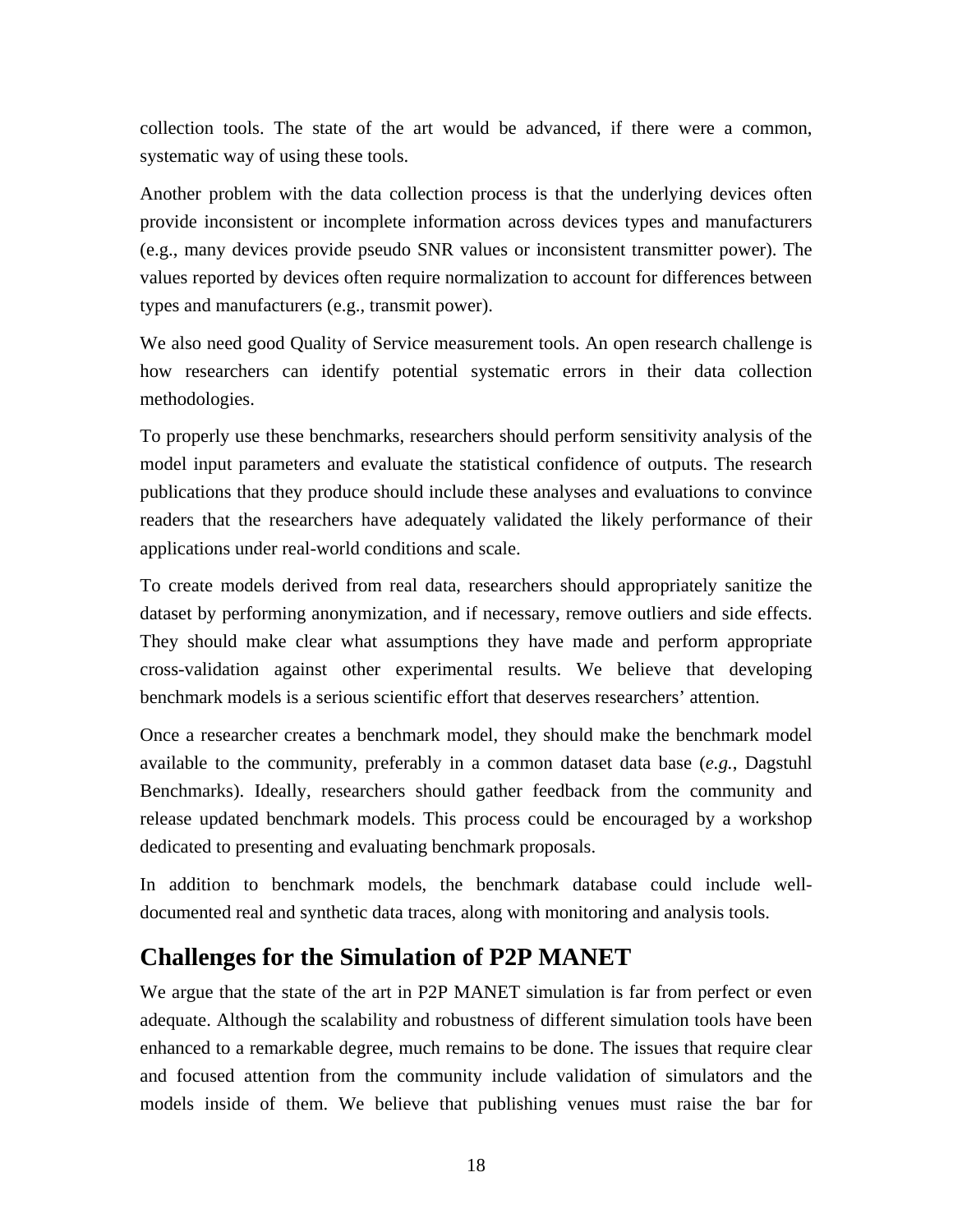acceptance and reject work that relies solely on small-scale simulation without consideration of sensitivity analysis.

Currently the situation is very fragmented and many simulation models are often clearly used (due to ignorance or sheer laziness) outside of their validity areas:

- **Validation of simulation claims at a reasonable level should become the accepted state of the art:** While it is clear that very large-scale systems can only be simulated, we find it worrisome that these models have not been proven or validated, even in the small-scale situations that are clearly achievable with testbeds.
- **Standardized set of experimental scenarios, similar to the database communities' TPC benchmarks:** The practice in the field should aim at towards more robust analysis of reliability and sensitivity of simulations results as a function of simulation parameters. Ideally, such sensitivity analysis functions should be embedded as supporting tools in simulators themselves. A somewhat straightforward, but big step towards a better situation, would be encourage people to run larger sets of different input cases (*e.g.*, user/node mobility, varying topologies, different types of applications) to test the validity and sensitivity of their claims. This change in evaluation methodology also includes researchers making publicly available their synthetic and measured data sets for third-party testing of their assumptions. These stepswould better enable more direct comparisons of results between different researchers.
- **User/node mobility, network topology, and wireless modelling:** Although there has been remarkable progress in mobility modeling and wired topology generation, significant work remains. Many results are not comparable or even reliable, since no common set of measurements based data, or robust simulation "plug-ins" exist. One of the problems is that complex mobility and topology models are rich sub-fields of their own expertise. There should be tools and methods for others to safely use the models of these sub-fields through standard simulators. The groups doing simulations should also be more aware of the limitations, and appropriate warnings should be attached to the data. We refer as an example the fact that although some topology models are more or less validated as topology, the link characteristic such as delay might be completely unrealistic, if taken automatically from those topology generators. Another aspect is that the level of reality in the case of wireless systems simulation is sometimes very bad, and more interdisciplinary work is required to ensure that the state of the art is guaranteed at the appropriate level.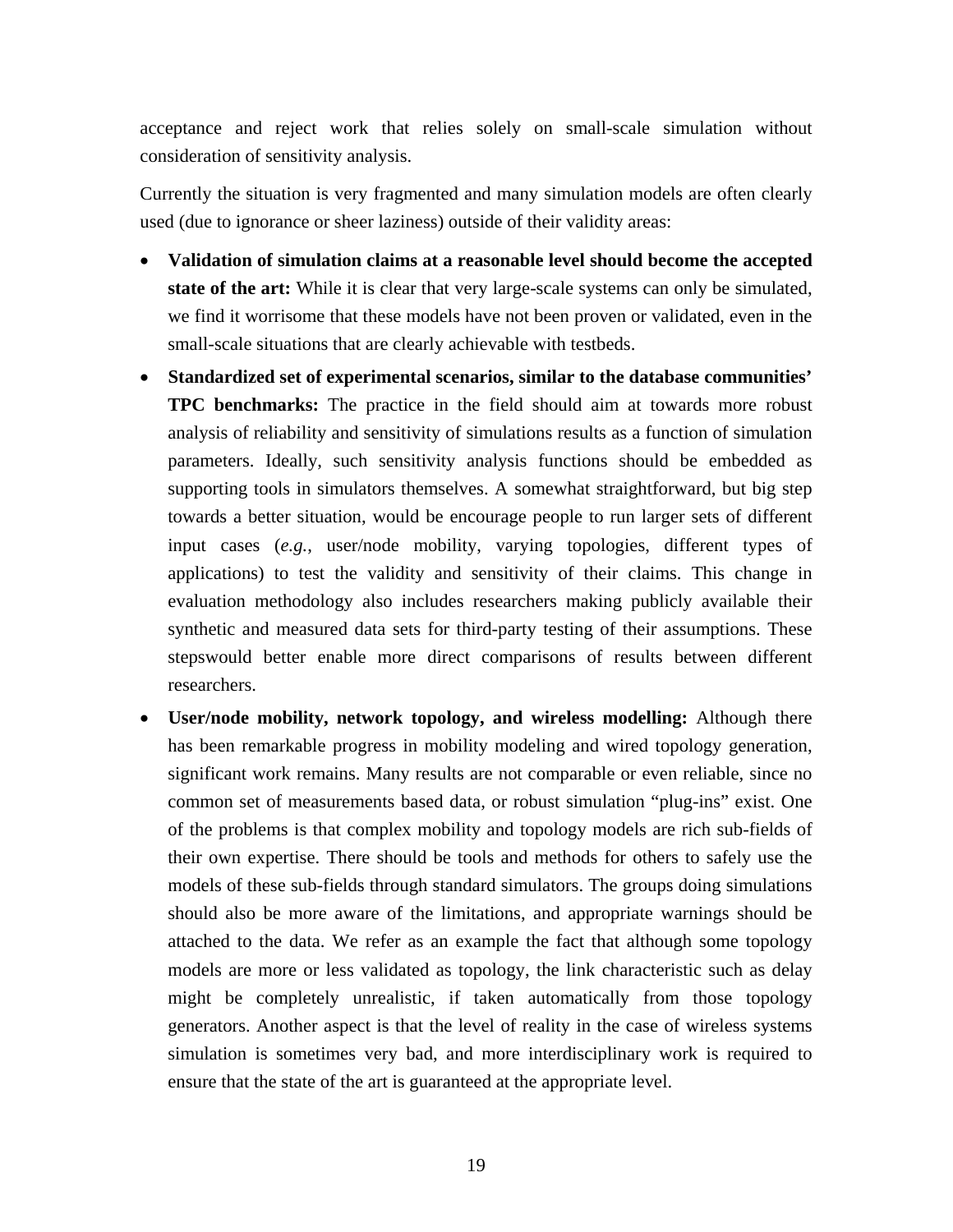• **Scaling properties of simulators:** The current work has been mostly focused on optimization of simulator tools to provide very large number of nodes, and enough speed (sometimes through parallel simulations) to tackle those large-scale problems. However, this work has not fully addressed the question of scaling. It is not clear that a simple 20 node simulation can be "stretched" to 10,000 node simulations by a "copy-and-paste" methodology. We believe that new avenues of large-scale simulation and modeling should be probed. As examples we mention the agent modeling-based simulations used for highway traffic modeling and the ultra-large scale Monte Carlo simulations used in the area of condensed matter physics.

#### **References**

- [AC+96] S. Adali, K. S. Candan, Y. Papakonstantinou, and V. S. Subrahmanian, Query Caching and Optimization in Distributed Mediator Systems, *Proc. Int Conf. on Management of Data (ACM SIGMOD)*, Montreal, Quebec, Canada, 1996.
- [ABQ02] A. Adya, P. Bahl, and L.Qiu, Characterizing and Analyzing Alert and Browse Services of Mobile Clients, *Proc. USENIX Annual Technical Conference*, Monterrey CA, 2002.
- [AB+02] D. Andersen, H. Balakrishnan, F. Kaashoek, and R. Morris, Resilient Overlay Networks, *Proc.*  $5^{th}$  *Int.* Symp. on Operating System Principles, *(ACM SOSP)* 2002.
- [AEF+03] F. Anjum, M. Elaoud, D. Famolari, A. Ghosh, R. Vaidyanathan, A. Dutta, P. Agrawa, T. Kodama, and Y. Katsube, Voice Performance in WLAN Networks: An Experimental Study, *Proc. IEEE Globecom*, San Francisco, California, Dec. 2003.
- [BV+02] A. Balachandran, G.M. Voelker, P. Bahl, and P.V. Rangan, Characterizing User Behavior and Network Performance in a Public Wireless LAN, *Proc. Int. Conf. on Measurement and Modeling of Computer Systems (ACM SIGMETRICS)*, Marina Del Rey, CA, 2002.
- [BC+03] M. Balazinska, and P. Castro, Characterizing Mobility and Network Usage in a Corporate Wireless Local-Area Network, *Proc. 1st Int. Conf. on Mobile Systems, Applications, and Services (ACM MobiSys)*, San Francisco CA, 2003.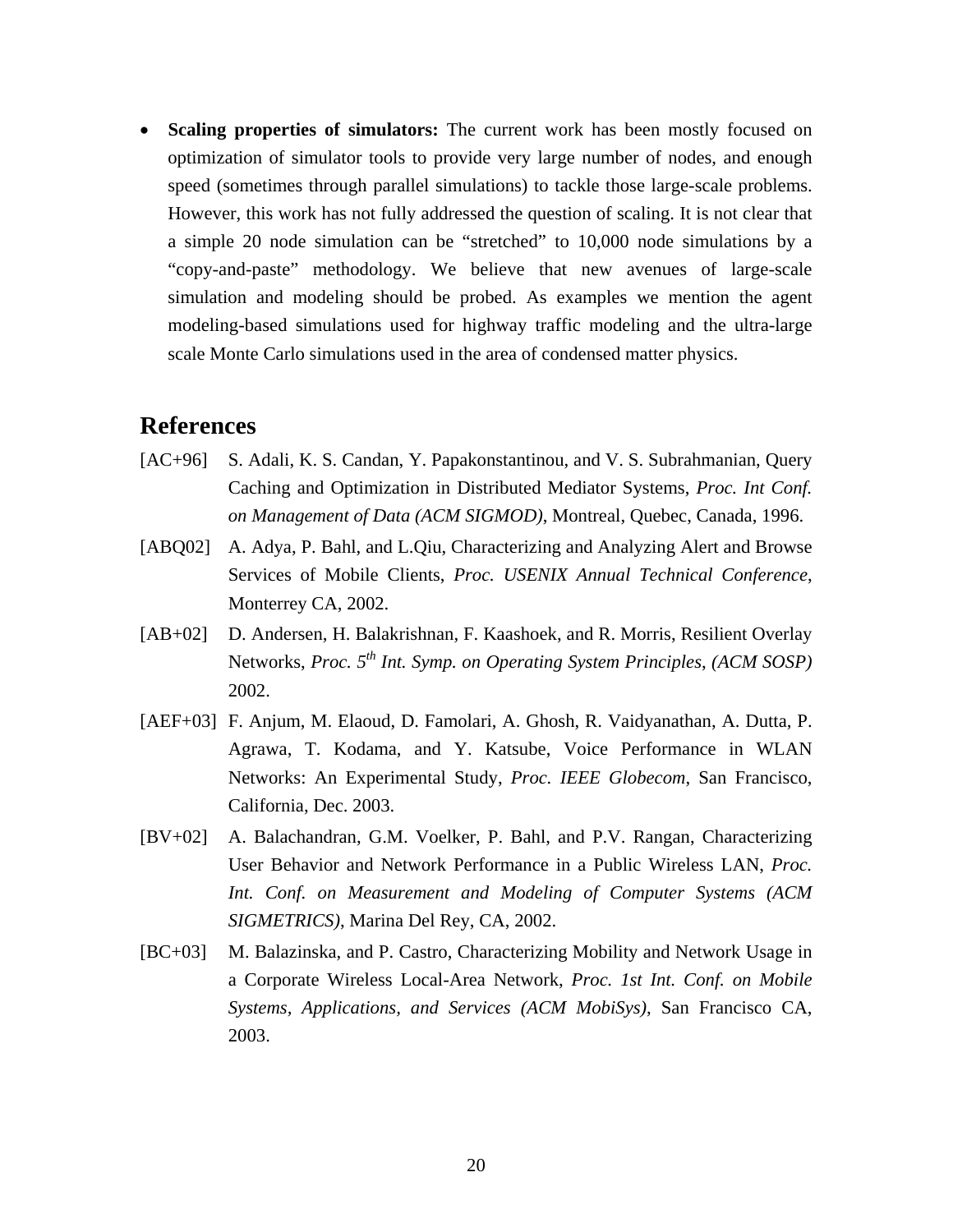- [Bet02] C. Bettstetter, On the Minimum Node Degree and Connectivity of a Wireless Multihop Network, *Proc. Int. Int. Symp. on Mobile Ad Hoc Networking and Computing (ACM MobiHoc 02)*, Lausanne Switzerland, 2002.
- [BAS04] A. Bharambe, M. Agrawal and S. Seshan, Mercury: Supporting Scalable Multi-Attribute Range Queries, *Proc. Proc. Int. Conf. on Applications, Technologies, Architectures, and Protocols for Computer Communication (ACM SIGCOMM)*, Portland, OR, 2004.
- [BM+01] J. Byers, M. Luby, and M. Mitzenmacher, A Digital Fountain Approach to Asynchronous Reliable Multicast, *IEEE Journal Selected Areas in Comm.*, *Special Issue on Network Support for Multicast Communication,* **20**, 1528- 1540, 2002.
- [CB+02] T Camp, J. Boleng, V Davies, and C. Golden, A Survey of Mobility Models for Ad Hoc Network Research, *Wireless Communication and Mobile Computing*, **2**, 2002.
- [Car96] B. Carpenter, (Ed.) Architectural Principles of the Internet, *IETF Request for Comments RFC 1958*, June 1996.
- [CD+02] M Castro, P Druschel, A Ganesh, and A Rowstron, Security for Structured Peer-to-peer Overlay Networks, *Proc. 5th Symp. on Operating Systems Principles* (*ACM SOSP*), 2002.
- [CR+03] Y. Chawathe, S. Ratnasamy, L. Breslau, N. Lanham, and S. Shenker, Making Gnutella-like P2P Systems Scalable, *Proc. Proc. Int. Conf. on Applications, Technologies, Architectures, and Protocols for Computer Communication (ACM SIGCOMM)*, Karlsruhe Germany, 2003.
- [CM02] B. Chen and R. Morris, L+: Scalable Landmark Routing and Address Lookup for Multi-hop Wireless Networks, *Technical Report MIT-LCS-TR-837, Massechusetts Institute for Technology, 2002.*
- [CLP+04] F. Chinchilla, M. Lindsey, and M. Papadopouli, Analysis of Wireless Information Locality and Association Patterns in a Campus, *Proc. IEEE Infocom,* Hong Kong, 2004.
- [CJ+01] T. Clausen and P. Jacquet, Optimized Link State Routing Protocol, IETF RFC 3626, http://www.ietf.org/rfc/rfc3626.txt
- [Fal03] K. Fall, A Delay Tolerant Networking Architecture for Challenged Internets, *Proc. Int. Conf. on Applications, Technologies, Architectures, and Protocols for Computer Communication (ACM SIGCOMM)*, Karlsruhe Germany, 2003.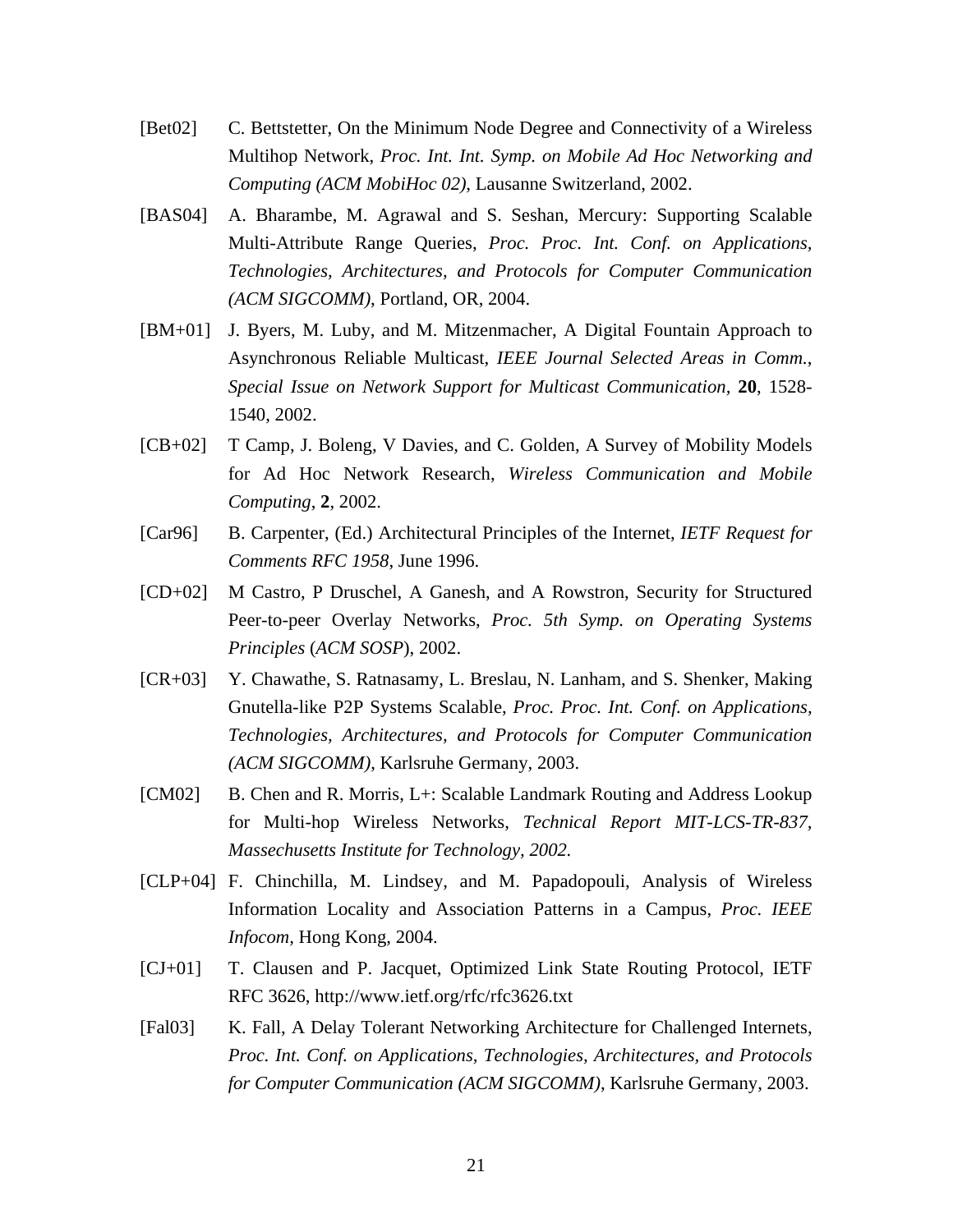- [FR+05] R. Fonseca, S. Ratnasamy, J. Zhao, C.T. Ee, D. Culler, S. Shenker, and I. Stoica, Beacon Vector Routing: Scalable Point-to-point Routing in Wireless Sensor Nets, *Proc. 2nd Symp. on Networked Systems Design and Implementation (ACM NSDI)*, Boston, MA, 2005.
- [GT02] M. Grossglauser and D. Tse, Mobility Increases the Capacity of Ad-hoc Wireless Networks, *IEEE/ACM Trans. on Networking* **10**, 477-486, 2002.
- [JL+99] P. Johansson, T. Larsson, N. Hedman B. Mielczarek, and M. Degermark, Scenario-based Performance Analysis of Routing Protocols for Mobile Ad Hoc Networks, *Proc. 5th Int. Conf. on Mobile Computing and Networking (ACM Mobicom)*, Seattle, WA, USA, 1999.
- [KRR+01] J. Kangasharju, J. Roberts and K. Ross, Object Replication Strategies in Content Distribution Networks, *Proc. Int. Web Caching and Content Distribution Workshop*, Boston, MA, June 2001.
- [KL+04] A. Klemm, C. Lindemann, M. Vernon, and O.P. Waldhorst, Characterizing the Query Behavior in Peer-to-Peer File Sharing Systems, *Proc. 4th ACM Internet Measurement Conference (IMC 2004)*, Taormina, Italy, 2004.
- [Gnu] Gnutella Developer Forum, Gnutella A Protocol for a Revolution, 2003. http://rfc-gnutella.sourceforge.net.
- [GM+00] T. Goff, J. Moronski, D. Phatak, and V. Gupta, Freeze-TCP: A True End-to-End TCP Enhancement Mechanism for Mobile Environments, *Proc. Infocom* 2000.
- [HP+01] Z.J. Haas and M.R. Pearlman, The Performance of Query Control Schemes for the Zone Routing Protocol, *IEEE/ACM Trans. Networking*, **9**, 2001.
- [HK+04] T. Henderson, D. Kotz, and I. Abyzov, The Changing Usage of a Mature Campus Wide Wireless Network, Proc. *Int. Conf. on Mobile Computing and Networking (ACM Mobicom)*, Philadelphia PA, 2004.
- [HC+02] T.D. Hodes, S.E. Czerwinski, B.Y. Zhao, A.D. Joseph and R.H. Katz, An Architecture for Secure Wide-Area Service Discovery, *Wireless Networks*, *Selected Papers from MobiCom 1999*, **8**, 213-230, 2002.
- [HG+99] X. Hong, M. Gerla, G. Pei, and C. Chiang, A Group Mobility Model for Ad Hoc Wireless Networks, *Proc ACM/IEEE MSWiM,* Seattle, WA, pp.53-60, 1999.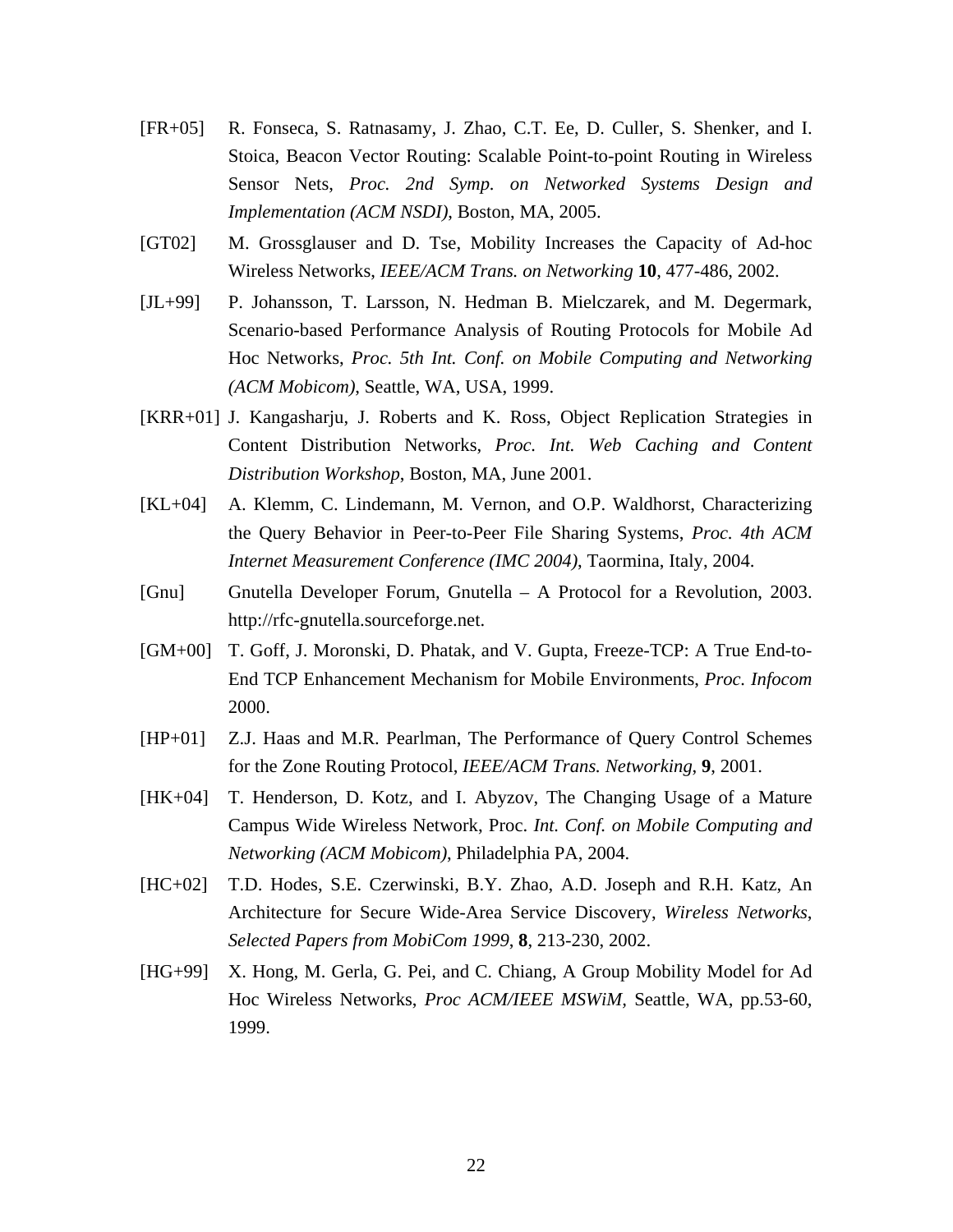- [IRD02] S. Iyer, A. Rowstron, and P. Druschel, Squirrel: A Decentralized Peer-to-peer Web Cache, *Proc. Symp. on Principles of Distributed Computing (PODC)*, Monterey, CA, 2002.
- [JD+05] S. Jain, M. Demmer, R. Patra, and K. Fall, Using Redundancy to Cope with Failures in a Delay Tolerant Network, *Proc. Int. Conf. on Applications, Technologies, Architectures, and Protocols for Computer Communication (ACM SIGCOMM)*, Philadelphia, PA, 2005.
- [KK00] B. Karp and H. Kung, GPSR: Greedy Perimeter Stateless Routing for Wireless Networks, *Mobile Computing and Networking*, 243–254, 2000.
- [KLW03] A. Klemm, C. Lindemann, and O.P. Waldhorst, A Special-Purpose Peer-to-Peer File Sharing System for Mobile Ad Hoc Networks, *Proc. IEEE Vehicular Technology Conf. (VTC)*, Orlando, FL, 220-226, October 2003.
- [LLW05] C. Lindemann. C. Lambert, and O. Waldhorst, Effective Dissemination of Presence Information in Mobile Ad Hoc Networks, *Technical Report, CS Department, University of Dortmund,* 2005.
- [LW03] C. Lindemann and O. Waldhorst, Exploiting Epidemic Data Dissemination for Consistent Lookup Operations in Mobile Applications, *ACM Mobile Computing and Communication Review (MC2R), Special Issue on Mobile Data Management*, **8**, 44-56, 2004.
- [LW05] C. Lindemann and O. Waldhorst, Modeling Epidemic Information Dissemination on Mobile Devices with Finite Buffers, *Proc. Int. Conf. on Measurement and Modeling of Computer Systems (ACM SIGMETRICS)*, Banff, CA, 2005.
- [MW+04] X. Meng, S. Wong, Y. Yuan, and S. Lu, Characterizing Flows in Large Wireless Data Networks, *Proc. Int. Conf. on Mobile Computing and Networking (ACM Mobicom)*, Philadelphia PA, 174–186, 2004.
- [MP+03] A. Mislove, A. Post, C. Reis, P. Willmann, P. Druschel, D.S. Wallach, X. Bonnaire, P. Sens, J.-M. Busca, L. Arantes-Bezerra, POST: A Secure, Resilient, Cooperative Messaging System, *Proc. 9th Workshop on Hot Topics in Operating Systems (HotOS),* May Lihue, HI, 2003.
- [NS03] J. Newsome and D. Song, GEM: Graph eMbedding for Routing and Datacentric Storage in Sensor Networks without Geographic Information, *Proc. 1st Int. Symp. on Networked Sensor Systems (ACM SenSys)*, 2003.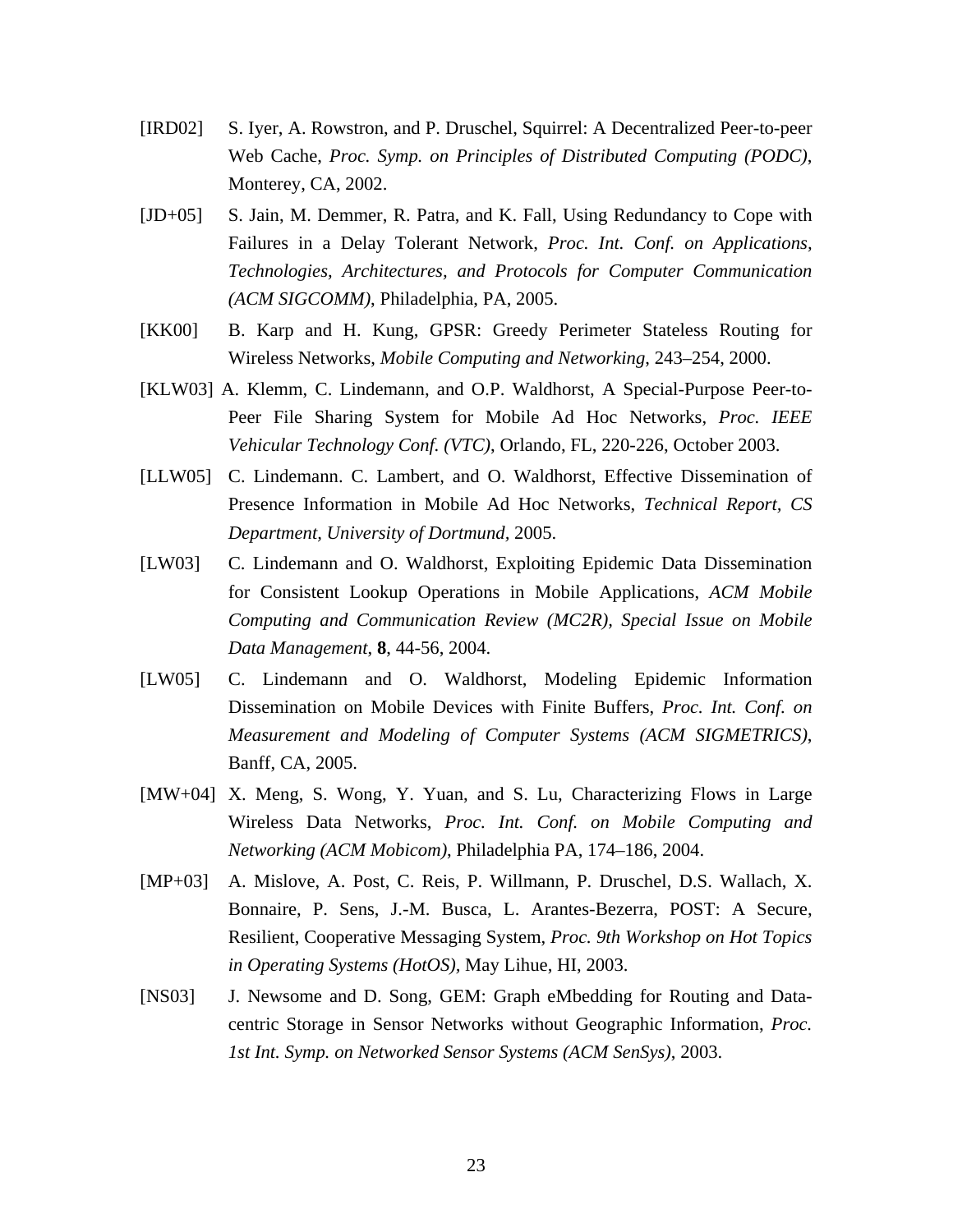- [PGH00] G. Pei, M. Gerla, and X. Hong, LANMAR: Landmark Routing for large scale Wireless Ad Hoc Networks with Group Mobility, *Proc. 6th Int. Symp. on Mobile Ad Hoc Networking and Computing (MobiHoc*), Stanford, CA, 2000.
- [PG+05] J.A. Pouwelse, P. Garbacki, D.H.J. Epema, H.J. Sips, The BitTorrent P2P File-Sharing System: Measurements and Analysis, *Proc. 4rd Int. Workshop on Peer-to-Peer Systems (IPTPS)*, Ithaca NY, LNCS Springer 2005.
- [RD01] A. Rowstron and P. Druschel, Pastry: Scalable, Decentralized Object Location, and Routing for Large-Scale Peer-to-Peer Systems, *Proc. IFIP/ACM Int. Conf. on Distributed Systems Platforms, LNCS 2218*, Heidelberg Germany, Springer 2001.
- [RLS98] R. Raman, M. Livny and M. Solomon, Matchmaking: Distributed Resource Management for High Throughput Computing, *Proc. Int Symp. on High Performance Distributed Computing, (HPDC)*, 1998.
- [RF+01] S. Ratnasamy, P. Francis, M. Handley, R. Karp, and S. Shenker, A Scalable Content-Addressable Network, *Proc. Int. Conf. on Applications, Technologies, Architectures, and Protocols for Computer Communication (ACM SIGCOMM)*, San Diego, CA., 2001.
- [RSS01] J. Rosenberg, H. Schulzrinne and B. Suter, Wide Area Network Service Location, *IETF Request for Comments (RFC) (December 1997)* draft-ietfsvrloc-wasrv-01.txt
- [SG+04] O.D. Sahin, A. Gupta, D. Agrawal, A. El Abbadi, A Peer-To-Peer Framework for Caching Range Queries. *Proc. Int. Conf. on Data Engineering (ICDE)*, 165-176, Boston, 2004.
- [Sha] Sharman Networks Ltd., http://www.kazaa.org
- [SM+02] E Sit and R Morris, Security Considerations for Peer-to-Peer Distributed Hash Tables, *Proc. 1st Int. Workshop on Peer-to-Peer Systems (IPTPS)*, 2002.
- [SM+01] I. Stoica, R. Morris, D. Karger, F. Kaashoek, and H. Balakrishnan, Chord: A Scalable Peer-to-Peer Lookup Service for Internet Applications, *Proc. Int. Conf. on Applications, Technologies, Architectures, and Protocols for Computer Communication (ACM SIGCOMM)*, San Diego, CA, 2001.
- [TXD03] C. Tang, Z. Xu and S. Dwarkadas, Peer-to-Peer Information Retrieval Using Self-Organizing Semantic Overlay Networks, *Proc. Int. Conf. on Applications, Technologies, Architectures, and Protocols for Computer Communication (ACM SIGCOMM)*, Karlsruhe Germany, 2003.